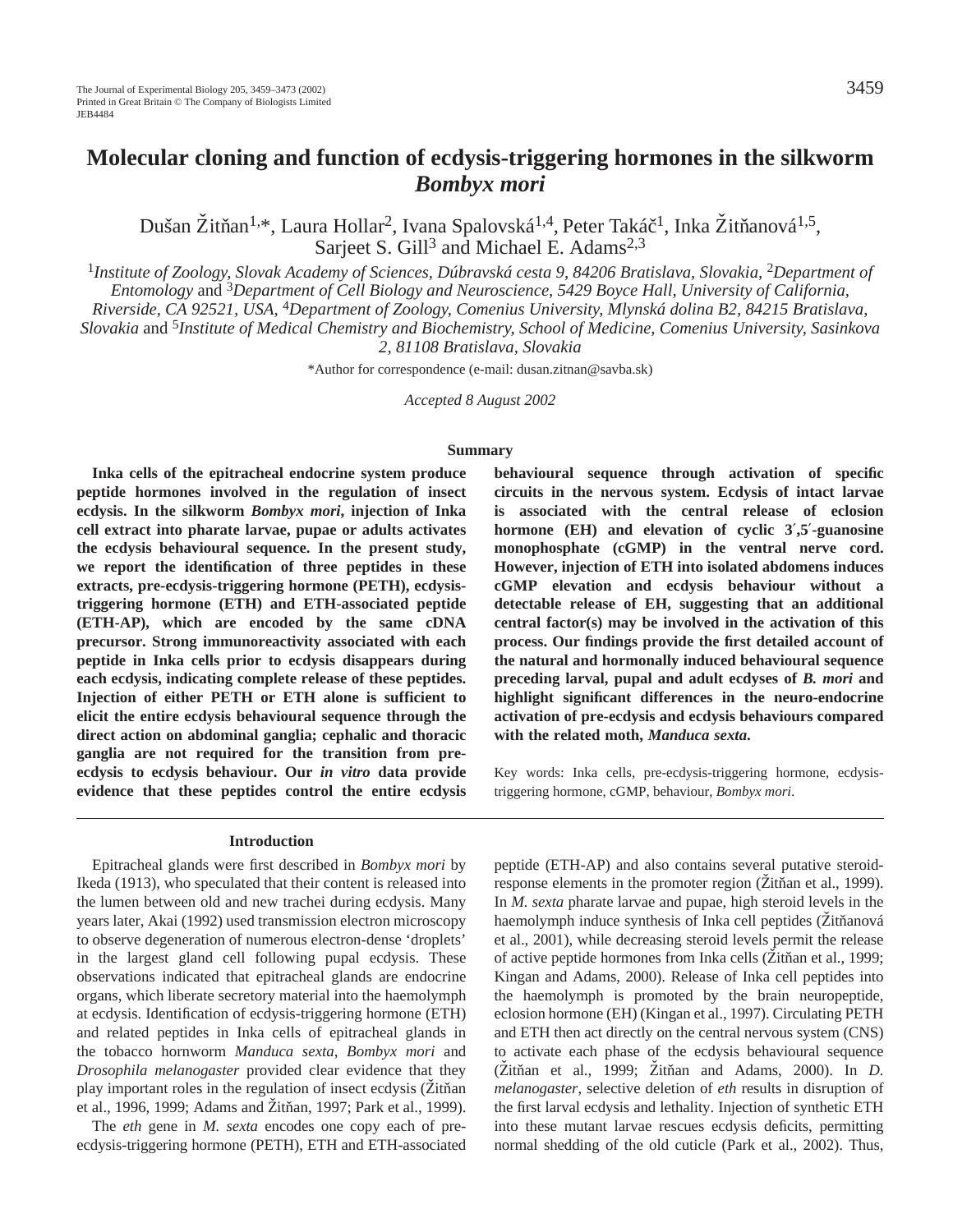epitracheal glands and products of the *eth* gene participate in the control of essential function during insect development.

In the present study, we show that *B. mori* endocrine Inka cells release their ETH-immunoreactive content at each larval, pupal and adult ecdysis. We isolated and identified three active peptides (PETH, ETH and ETH-AP) and found that they are encoded by the same cDNA precursor. Physiological experiments *in vivo* and *in vitro* showed that these peptides activate larval, pupal and adult ecdysis behavioural sequences, which are, in several respects, different from those described in the related moth, *M. sexta*. For example, isolated abdomens of *B. mori* show normal ecdysis behaviour associated with the elevation of cyclic 3′,5′-guanosine monophosphate (cGMP) in the ventral nerve cord without release of EH. The *B. mori* model introduced here provides excellent opportunities for elucidating the cascade of complex physiological and developmental processes (e.g. regulation of peptide hormone expression and release, and activation of neural circuits), leading to a precisely defined behavioural sequence.

#### **Materials and methods**

#### *Animals*

Two hybrid races of *Bombyx mori* L. were used in this study. Eggs of commercial large univoltine *B. mori* larvae producing white cocoons (here referred to as 'white') were purchased from Carolina Biological Supply Co. (Burlington, NC, USA). A small multivoltine hybrid ( $NO2 \times CO2$ ) producing yellow cocoons (here referred to as 'yellow') was obtained from Drs P. Hyrsl (Masaryk University Brno, Czech Republic), F. Sehnal (Institute of Entomology, Česk Budejovice, Czech Republic) and H. Akai (University of Agriculture, Tokyo, Japan). Larvae were reared on fresh leaves of mulberry, *Morus bombycis* and *Morus rubra*, or standard artifical diet (Nippon Nosan Co. Ltd, Yokohama, Japan) at 25°C and a 16 h:8 h L:D photoperiod. We used pharate 5th instar larvae, pharate pupae or pharate adults 1–2 days before ecdysis for experiments. The following markers proved useful for determination of the developmental stages of these animals. Pharate 5th instar larvae develop a new cuticle and slip their head capsule approximately 28 h before expected ecdysis (–28 h). The edges of new, light-yellow spiracles show grey pigmentation 15–16 h before natural ecdysis  $(-15h)$  to  $-16h$ ) and turn black 3–4h later (-12h). The remaining lighter areas of spiracles then progressively darken to a brown–black colour approximately 5 h before ecdysis (–5 h). Pharate pupae stop spinning the cocoon approximately 24 h before pupation (–24 h) and start to shrink the old larval cuticle between all thoracic and abdominal segments approximately 4h before ecdysis (-4h). Dark pigmentation of scales on the wings of pharate adults is visible 1–2 days before eclosion. Adults emerge on the morning of day 12 (some males eclose in the morning of day 11) and live for 5–8 days.

#### *Immunohistochemistry*

To describe the morphology and developmental changes of

epitracheal glands, we used wholemount immunofluorescence with fluorescein isothiocyanate (FITC)-labelled goat antiserum to horseradish peroxidase (HRP/FITC; Jan and Jan, 1982) and nuclear staining with 4′,6′-diamidino-2-phenylindole (DAPI; Sigma, St Louis, MO, USA) as described by Zitňan et al. (1996). Briefly, epitracheal glands of 'white' pharate 5th instar larvae, pharate pupae and pharate adults were dissected under saline (140 mmol  $l^{-1}$  NaCl; 5 mmol  $l^{-1}$  KCl; 5 mmol  $l^{-1}$  CaCl<sub>2</sub>;  $1$  mmol  $l^{-1}$  MgCl<sub>2</sub>;  $4$  mmol  $l^{-1}$  NaHCO<sub>3</sub>;  $5$  mmol  $l^{-1}$  Hepes; pH 7.2), fixed in Bouin's fixative (Slavus, Bratislavia, Slovakia) for 1–2 h, washed in phosphate-buffered saline with 0.5% Triton X-100 (PBST), incubated in HRP/FITC antibody (diluted 1:100) for approximately 4 h, washed in PBST and mounted in glycerin containing DAPI  $(1-2 \text{ mg ml}^{-1})$ . Mounted tissue was observed under a Nikon fluorescent microscope (Eclipse 600) using a triple-band-pass filter (D–F–R for DAPI and FITC labelling) and an ultraviolet filter (UV-2A for DAPI only). Wholemount preparations of white pharate larval, pupal and adult Inka cells were also stained with antisera to tetrapeptide Phe-Met-Arg-Phe-amide (FMRFamide), PETH and ETH. Reactions of these rabbit antisera were detected with an alkaline phosphatase-conjugated goat anti-rabbit immunoglobulin G (Jackson Immunoresearch Lab Inc., West Grove, PA, USA) and stained with naphthol-AS-MXphosphate and Fast Blue BB salt (Sigma) as described by  $Z$ itňan et al.  $(1995)$ .

The release of PETH, ETH and ETH-AP from Inka cells was monitored using rabbit antisera to these peptides in pharate 5th instar larvae, pupae and adults 4–12 h before ecdysis and during ecdysis as described by  $\ddot{Z}$ itňan et al., 1999. The release of EH and the elevation of cGMP levels 10–15 min after the onset of ecdysis behaviour was detected in wholemounts of the CNS and proctodeal nerves attached to the hindgut. These tissues were dissected under saline, fixed in 4% paraformaldehyde and stained with rabbit antisera to EH and  $cGMP$  (both diluted 1:1000) as described by  $\tilde{Z}$ itnan and Adams (2000).

## *Peptide isolation, identification and synthesis*

For identification of Inka cell peptides, epitracheal glands were dissected from white pharate pupae under saline as described above. Glands were heated at 90°C for 5 min, homogenized in  $50 \mu l$  or  $100 \mu l$  of saline and centrifuged for 10 min at 10 000 *g*. Supernatants were fractionated by reversephase liquid chromatography (RPLC; Rainin Instruments, Woburn, MA, USA) using a Microsorb C<sub>4</sub> wide-pore analytical column  $(4.6 \text{ mm} \times 250 \text{ mm}; 5 \text{ }\mu\text{m})$  with a linearly increasing gradient of acetonitrile (3–50% in 90 min) and constant 0.1% trifluoroacetic acid in water. For bioassay, each RPLC fraction from an extract of 30 glands was dried and resuspended in 100 µl of water, and 10 µl samples were injected into pharate 5th instar larvae. Pre-ecdysis and ecdysis contractions were observed under a dissection microscope. Fractions from an extract of 70 glands were used for identification of active peptides by electrospray mass spectrometry and Edman sequencing, as described by Adams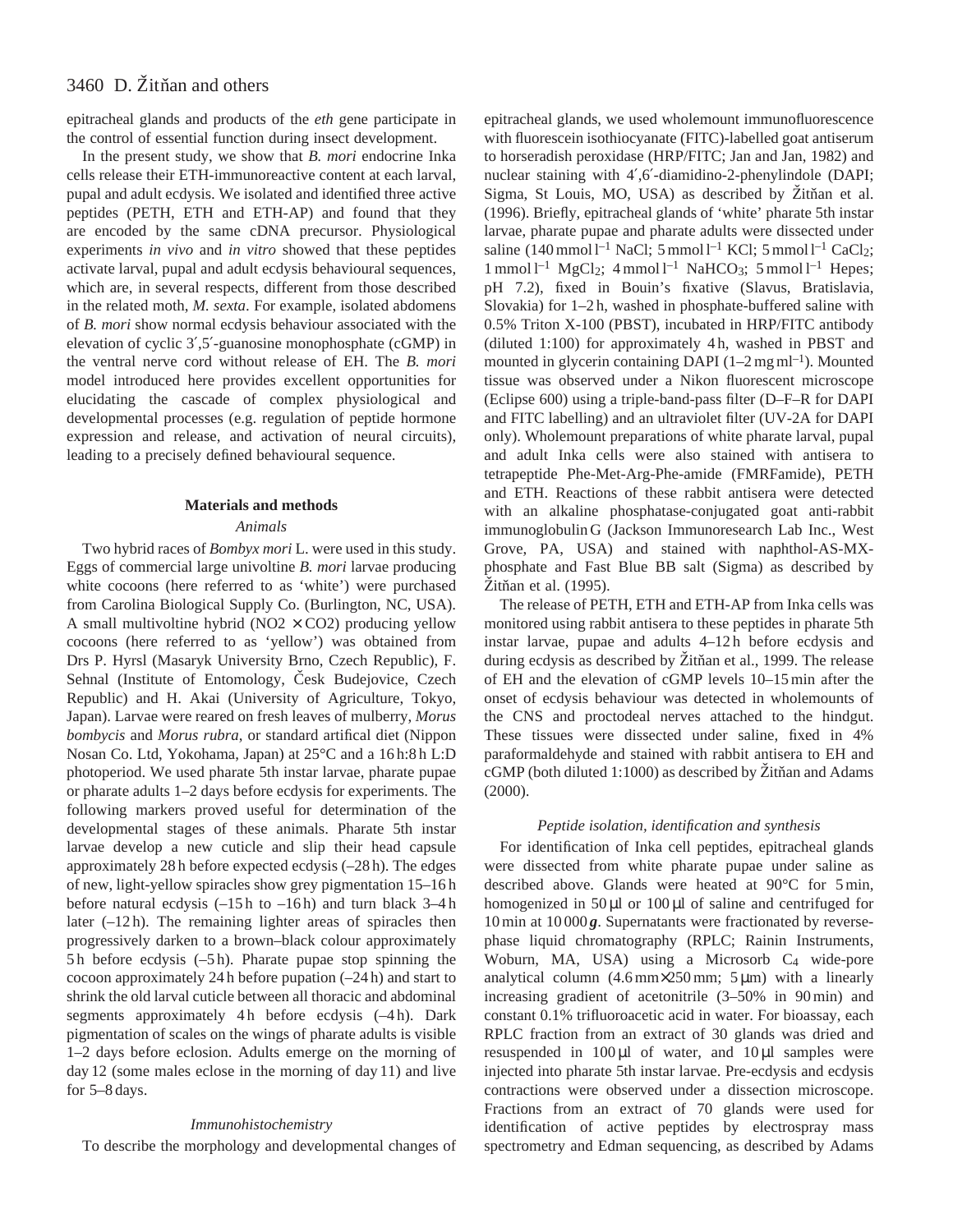and Žitňan (1997) and Žitňan et al. (1999). Synthetic *B. mori* PETH and ETH were prepared according to standard solidphase peptide synthesis methods by Research Genetics (Birmingham, AL, USA), and *M. sexta* ETH-AP was synthesized using the fMoc method by Dr W. Gray (University of Utah, USA).

### *Molecular biology*

For isolation of total RNA, approximately 50 epitracheal glands were dissected from four pharate pupae, immediately placed in an eppendorf tube on dry ice and stored in liquid nitrogen. Glands were lysed in 100 µl of lysis buffer  $(100 \text{ mmol } l^{-1}$  Tris-HCl;  $500 \text{ mmol } l^{-1}$  LiCl;  $10 \text{ mmol } l^{-1}$ EDTA; 1% SDS;  $5 \text{ mmol } 1^{-1}$  dithiothreitol; pH 8.0), centrifuged, and mRNA was isolated using  $10 \mu l$  of oligo(dT) Dynabeads (Dynal, Lake Success, NY, USA). This mRNA and degenerate nucleotide primers designed from the amino acid sequence of ETH (Adams and Žitňan, 1997) were used for 3' rapid amplification of cDNA ends (3'-RACE; Zitňan et al., 1999). Briefly, beads with immobilized mRNA were washed, resuspended in reverse transcriptase buffer  $(20 \text{ mmol } 1^{-1} \text{ Tris}$ -HCl; 50 mmol  $l^{-1}$  KCl; pH 8.4) and heated to 70°C for 10 min. Superscript reverse transcriptase (1 unit; GIBCO-BRL Life Technologies, Gaithersburg, MD, USA) was used to synthesize the first strand cDNA at 42°C for 50 min followed by enzyme inactivation at 70°C for 15 min. For amplification of the cDNA encoding ETH by PCR (5 min at 94°C, 3 min at 50°C and 5 min at 72°C), we used the following primers: E83, AACGAGGCNTT(CT)GA(CT)GA(AG)GA(CT)GTNATGGG (sense primer at bp 157–185); E84, TCGGGIAA(CT)CA(CT)- TT(CT)GA(CT)-AT(CTA)CCNAA(AG)GT (sense primer at bp 241–269). 5'-RACE was performed as described by Zitňan et al. (1999) using primers I90 [TTATTTGATTTGATCACG-TATCCC (antisense primer at bp 183–206)] and I91 [AATCATAATTTCTTCTACCCATACG (antisense primer at bp 217–241)]. The PCR products were cloned into the pCR<sup>™</sup>II vector (Invitrogen, San Diego, CA, USA) and at least three cDNA clones were sequenced.

#### *Physiological procedures*

To identify specific functions of Inka cell peptides, we compared the effects of injected epitracheal-gland extracts and synthetic peptide hormones (50–100 pmol PETH, ETH or ETH-AP) in yellow pharate larvae, pupae and adults. Extracts were prepared from epitracheal glands of pharate pupae as described above. To identify specific roles of Inka cell peptides in activation of different behavioural phases, pharate larvae were sequentially injected with PETH and then with ETH. To determine target ganglia required for activation of individual behavioural phases, we ligated pharate larvae and pupae between abdominal segments 1 and 2 (A1–2) and cut off the thorax, with head. Another set of pharate larvae was ligated between abdominal segments 5 and 6 or abdominal segments 6 and 7 (A5–6, A6–7), and posterior segments were removed. We also transected the connectives between abdominal ganglia 4 and 5 (AG4–5) in CO2-anesthetized pharate larvae, as

described by Žitňan and Adams (2000). To determine target ganglia for activation of eclosion behaviour, we extirpated the brain 2–4 days after pupation (8–10 days before eclosion) or removed the entire head 5–7 days or 1–2 days prior to eclosion. In sham-operated pharate adults, we removed cuticle covering the head. We observed the onset and patterns of natural or peptide-induced ecdysis or eclosion behavioural sequences under dissection microscope and compared them with intact or sham-operated control larvae. The CNS and hindgut of these larvae were dissected 10–15 min after the initiation of ecdysis behaviour and stained with antisera to EH and cGMP. Latencies from injection to the onset of behaviour and the length of each behavioural phase were measured using a stopwatch. Values are presented as means  $\pm$  s.D.

## *Electrophysiology*

The CNS of pharate 5th instar larvae or pharate pupae was isolated 4–5 h prior to ecdysis onset or 10–20 min after the initiation of natural pre-ecdysis. The entire CNS or a chain of abdominal ganglia 1–8 (AG1–8) was dissected and transferred to a small dish containing 300 µl of saline (see above). Natural or ETH-induced pre-ecdysis and ecdysis bursts in the CNS were recorded using polyethylene suction electrodes attached to dorsal or ventral nerves, as described by Zitňan and Adams (2000). In some preparations, we transected connectives between each abdominal ganglion 5–10 min after the initiation of PETH- or ETH-induced pre-ecdysis to detect burst patterns in individual ganglia.

#### **Results**

### *Changes in Inka cell morphology and peptide immunoreactivity at ecdysis*

The morphology and cellular composition of *B. mori* epitracheal glands shows considerable variability among pharate larvae, pupae and adults (Fig. 1). Most individuals examined contained 18 glands (two pairs of prothoracic glands and eight pairs of abdominal glands) attached to the dorsal side of trachei near each functional spiracle. Individual epitracheal glands of pharate larvae and pupae typically contain 3–4 cells, consisting of a large peptidergic Inka cell and 2–3 small gland cells (Fig. 1A–F). These cells form compact, elongated glands that reach lengths of  $100-200 \mu m$  in pharate 5th instar larvae and 300–900 µm in pharate pupae. In rare cases, two separate glands were attached to the same trachea (Fig. 1D). Epitracheal glands of pharate adults 1 day before eclosion are composed of a large, round Inka cell (300–600 µm in diameter) and only one small gland cell (Fig. 1G–I). In rare cases, two Inka cells were attached to the trachea (Fig. 1H).

Wholemount immunohistochemical staining with antisera to FMRF amide (Fig. 1I), PETH or ETH (not shown) showed that Inka cells project narrow cytoplasmic processes to the surface of adjacent, small gland cells of the epitracheal gland. These processes are especially prominent in pharate adults. The function of these cytoplasmic processes is unknown at the present time.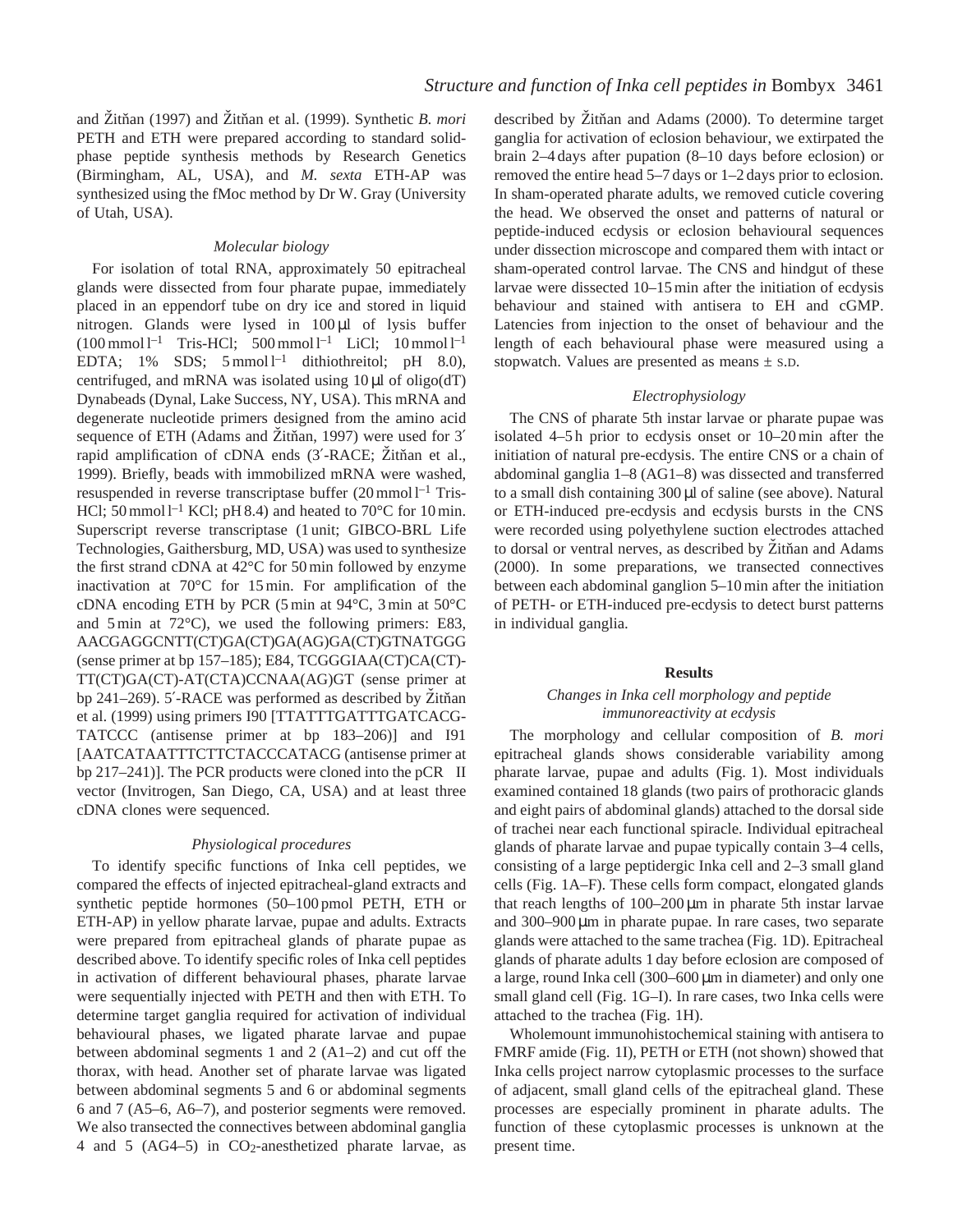

In a previous study, we characterized an antiserum that recognizes a unique amino-terminal amino acid sequence of ETH and shows no crossreactivity with other known peptides  $(Žitñan et al., 1999)$ . Using this antiserum, we stained sections of entire pharate 3rd or 4th instar larvae and found that ETHimmunoreactivity is confined to Inka cells (not shown). We also monitored loss of immunohistochemical staining with antisera to PETH, ETH and ETH-AP as a measure of peptide release from Inka cells during larval, pupal and adult ecdyses. Inka cells showed strong staining with all three antisera 4–12 h prior to initiation of ecdysis behaviour, while ecdysis onset was associated with depletion or reduction of staining and decrease of Inka cell size. Fig. 2 shows examples of PETH and ETH release from Inka cells during pupal ecdysis and adult eclosion.

#### *Isolation and identification of Inka cell peptide hormones*

Injection of epitracheal-gland extracts from pharate larval, pupal or adult stages into pharate 5th instar larvae induced strong pre-ecdysis and ecdysis behaviours (*N=*25). To identify



the source(s) of this biological activity, an extract of 30 Inka cells from pharate pupae was fractionated by RPLC. We traced biological activity to the first three major peaks (Fig. 3); all other fractions were inactive. Chemical identification of these active compounds was accomplished using an extract prepared from an additional set of 70 Inka cells from five pharate pupae. A single RPLC fractionation resulted in isolation of the three substances, with molecular masses of 1265, 2656 and 5142, as determined by electrospray mass spectrometry (Fig. 3). Their amino acid sequences were identified by Edman microsequencing (Fig. 4).

These three peptides show moderate to high sequence similarity to Inka cell peptides isolated from *M. sexta* and *D. melanogaster* (Zˇitnˇan et al., 1999; Park et al., 1999)*. B. mori* PETH was identical to *M. sexta* PETH, while *B. mori* ETH was highly similar to *M. sexta* ETH (73% sequence identity; Fig. 4). These peptides also show remarkable similarity at their carboxyl termini to ETHs isolated from *Drosophila* (Fig. 4). The third *B. mori* peptide, ETH-AP, showed similarity to the amino terminus of *M. sexta* ETH-AP (38% sequence identity). As in *M. sexta*,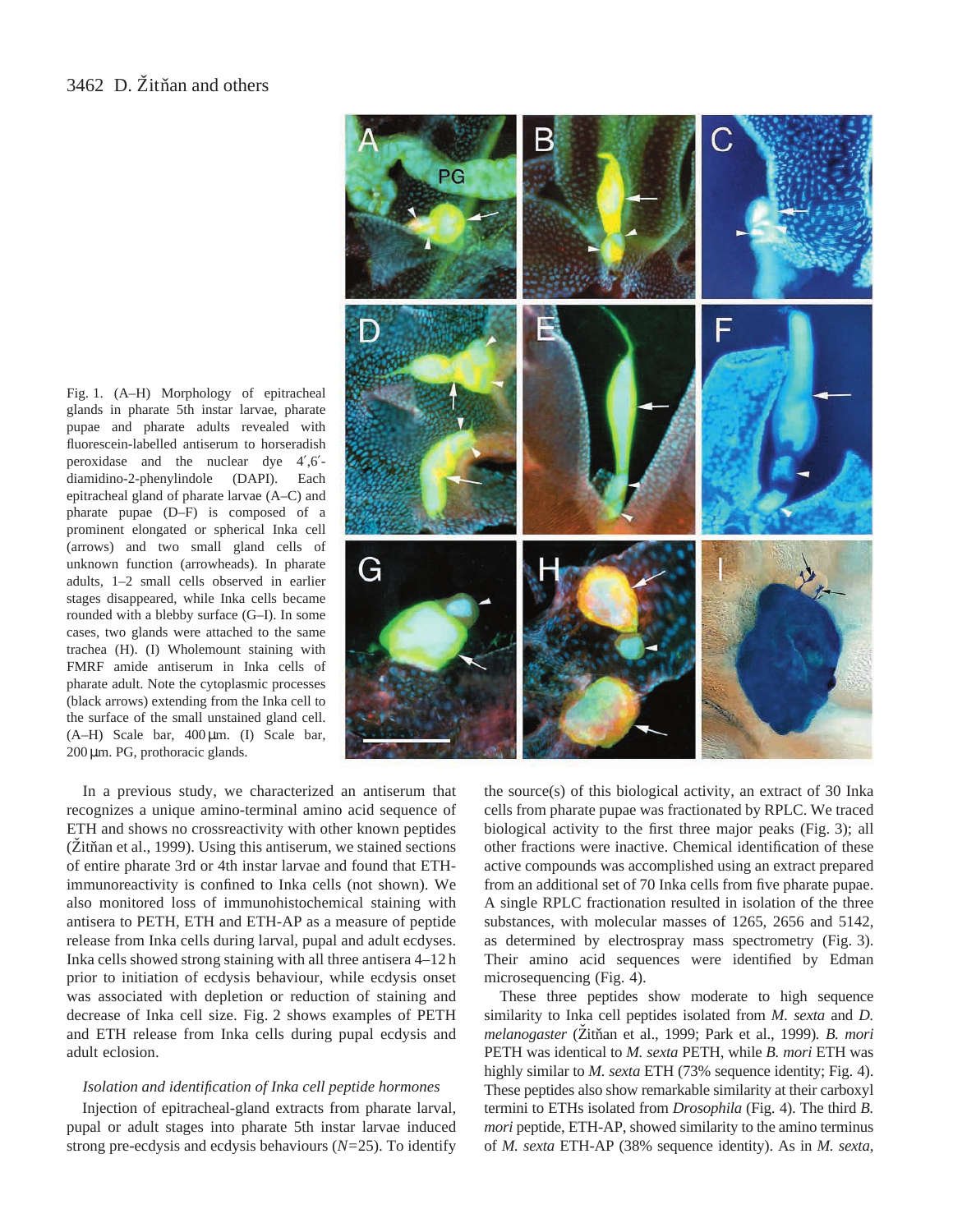

Fig. 2. Pre-ecdysis-triggering hormone (PETH)- and ecdysis-triggering hormone (ETH)-immunoreactivity in Inka cells before and after pupal ecdysis and adult eclosion. Intense PETHimmunoreactivity in Inka cells of pharate pupa (A) was reduced 5 min after ecdysis (B, arrow). Strong staining with ETH antiserum in Inka cells of pharate adult (C) decreased considerably 5 min after eclosion (D, arrow). Scale bar, 200 µm.

## *B. mori* ETH-AP is not amidated and has an amino acid sequence that is completely unrelated to PETH or ETH.

## *Identification of the cDNA precursor encoding PETH, ETH and ETH-AP*

We utilized RACE-PCR to isolate the cDNA encoding PETH, ETH and ETH-AP. In a first round of PCR, we used degenerate nucleotide primers designed from the ETH sequence (Adams and Žitňan, 1997) and mRNA from epitracheal-gland extracts to produce a cDNA fragment containing a partial nucleotide sequence of ETH and the complete sequence of ETH-AP (Fig. 5). In a second round of PCR, we generated the 5′ fragment encoding the signal sequence, PETH and the amino terminus of ETH. The entire transcript (468 bp) contains an open reading frame (324 bp) starting with ATG at bp 49. This cDNA encodes a 107 amino acid pre-propeptide composed of a 22 amino acid signal peptide followed by a single copy each of PETH, ETH and ETH-AP (Fig. 5). Deduced sequences of PETH and ETH are separated by G–R and G–R–R, amidation sites and processing sites at their carboxy termini, respectively (Fig. 5). The ETH-AP sequence is followed by a putative processing site (K–K) and lacks an amidation site (Fig. 5).

#### *Natural and peptide-induced behaviour in pharate larvae*

To determine the roles of Inka cell peptides during ecdysis, we compared the natural ecdysis behavioural sequence of pharate 5th instar larvae with the effects of epitracheal-gland extracts and synthetic peptides (Fig. 6A–F). Natural preecdysis behaviour of pharate larvae (*N=*12) was initiated by weak and occasional dorso-ventral contractions of all abdominal and thoracic segments during the first 15–20 min. Pre-ecdysis then progressively developed into a strong,



Fig. 3. Isolation of pre-ecdysis-triggering hormone (PETH), ecdysistriggering hormone (ETH) and ETH-associated peptide (ETH-AP) from epitracheal-gland extracts of pharate pupae. All three active peptides were isolated by a single reverse-phase liquid chromatography (RPLC) fractionation step using a Microsorb C4 column  $(4.6 \times 250 \text{ mm}, 5 \mu \text{m})$  and a linear gradient of acetonitrile and 0.1% trifluoroacetic acid. Molecular mass values indicated above each peak were determined by electrospray mass spectrometry.

pronounced behaviour composed of rhythmic, asynchronous dorso-ventral, ventral and posterio-lateral body wall contractions together with leg and proleg contractions. This behavioural phase lasted for approximately 1h (Fig. 6A). Larvae then abruptly switched to ecdysis behaviour, characterized by anteriorly directed peristaltic movements.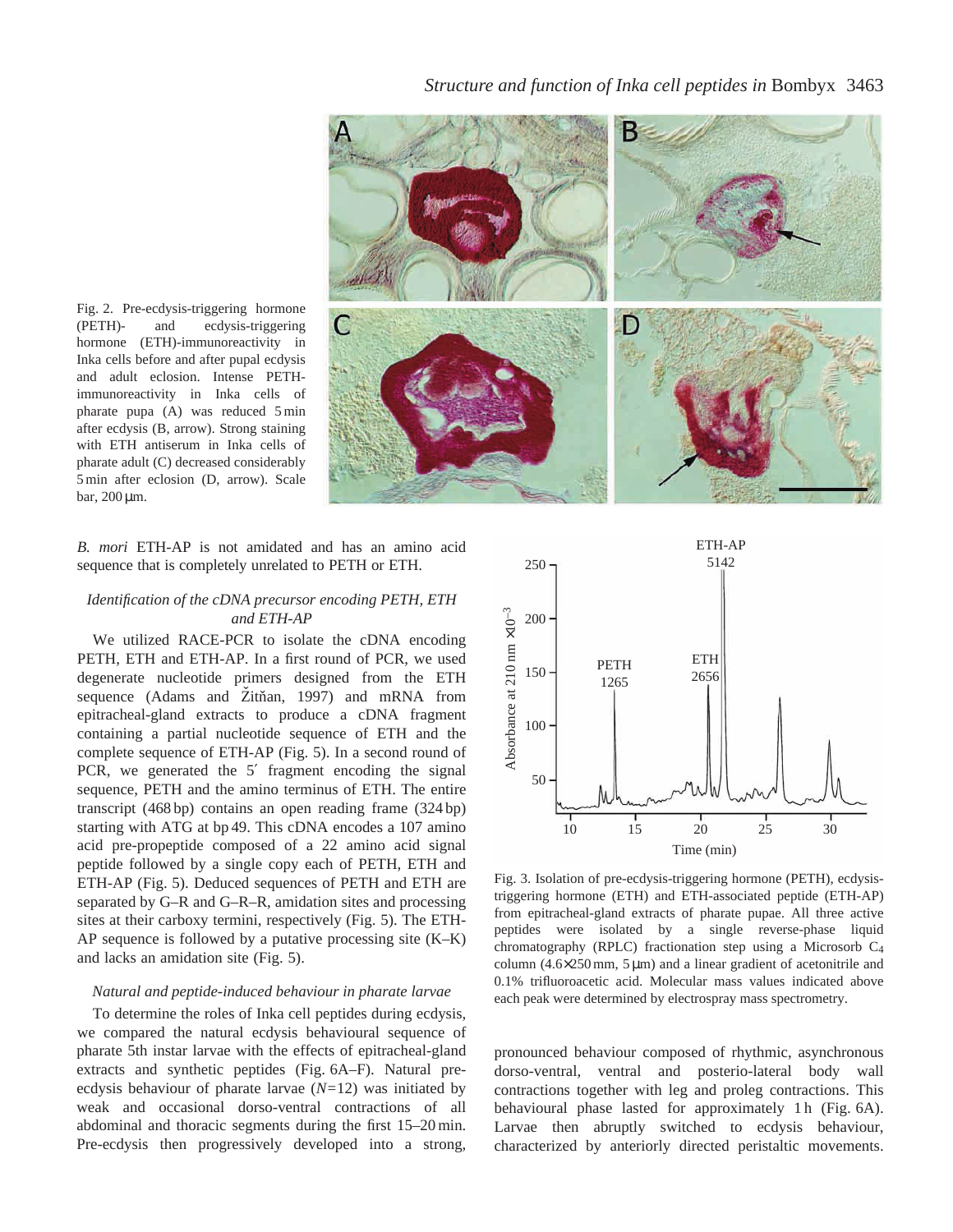Fig. 4. Amino acid sequences of pre-ecdysistriggering hormone (PETH), ecdysis-triggering hormone (ETH) and ETH-associated peptide (ETH-AP) identified in *Bombyx mori* (*Bom*) Inka cells compared with related peptides from *Manduca sexta* (*Mas*) and *Drosophila melanogaster* (*Drm*). In both moths, PETH is



identical and ETHs are very similar, while ETH-APs are conserved at the amino termini. *Drosophila* ETHs show homology with moth peptides at the carboxyl termini. Light shading shows amino acid similarity; dark shading shows amino acid homology.

This behaviour was usually initiated in the thoracic and first abdominal segments, but, after it was fully established, peristaltic contractions moved from the most posterior abdominal segment forward. Contraction of the next anterior segment was delayed for approximately 1–2 s. Each moving segment showed apparent dorso-ventral contraction and retraction of prolegs (if present), with the entire segment being pulled anteriorly. This resulted in rupture of the old cuticle along the dorsal midline behind the head. Consecutive movements of each abdominal and thoracic segment towards the head shifted the old cuticle posteriorly until it was completely shed in 10–12 min (Fig. 6A).

Premature pre-ecdysis and ecdysis behaviours were induced by injection of epitracheal-gland extracts. Injection of yellow pharate 5th instar larvae 10–15 h prior to natural ecdysis (–10 h to –15 h) with extracts from pharate larvae or pharate pupae (15 or 5 gland equivalents, respectively) induced strong preecdysis in 4–5 min, followed by ecdysis contractions in all animals in 30–35 min (*N=*16; Fig. 6A). Under these conditions, the time from the initiation of pre-ecdysis to ecdysis was much shorter when compared with natural behaviour. As extract-injected larvae were not able to shed their old cuticle at this time, ecdysis contractions persisted for up to 30 min.

Injection of yellow pharate larvae at  $-10h$  to  $-15h$  with synthetic ETH (50 pmol) induced pre-ecdysis contractions in 4–5 min (*N=*14), followed by ecdysis behaviour in 30–40 min in 13 animals. Thus, the effects of synthetic ETH and gland extracts that contained all active peptides appeared to be similar (Fig. 6A), as reported previously in white pharate larvae (Adams and Žitňan, 1997). We examined whether PETH and ETH produce different behavioural effects when injected alone, as previously found in larvae of *M. sexta*  $(Zit$ ñan et al., 1999). We injected separate groups of larvae at different times prior to ecdysis  $(-20h)$  to  $-24h$  or  $-10h$  to –15 h) first with PETH and then with ETH (Fig. 6B). Injection of PETH (50–100 pmol) into pharate larvae at  $-20h$  to  $-24h$ (*N=*12) induced only dorso-ventral contractions of thoracic and abdominal segments indicative of pre-ecdysis I in 4–5 min (Fig. 6B,D). These contractions were asynchronous and could occur on the right or left side of any of these segments (Fig. 6D). After 30–40 min, this behaviour ceased and animals did not progress to the subsequent behavioural phases described above. Subsequent injection of ETH (50–100 pmol) induced asynchronous ventral posterio-lateral and proleg

contractions corresponding to pre-ecdysis II, which occurred independently in each segment, in 6–8 min (Fig. 6B,E). After 25–30 min, 9 out of 12 larvae switched to peristaltic ecdysis movements lasting for 10–30 min (Fig. 6B,F). Ecdysis onset in these animals was accelerated when compared with larvae injected with ETH alone (Fig. 6A,B). ETH-induced ecdysis behaviour was indistinguishable from the natural ecdysis movements described above. Each abdominal and thoracic segment showed dorsoventral contractions and proleg retractions (if present) during anteriorly directed peristaltic movements (Fig. 6F).

Surprisingly, injection of PETH (50 pmol) into pharate larvae closer to the initiation of natural ecdysis, at  $-10h$  to –15 h, induced the entire ecdysis behavioural sequence. PETHinjected larvae initiated pre-ecdysis I and pre-ecdysis II contractions simultaneously in 4–5 min (*N=*11), with 9 larvae showing ecdysis behaviour  $56-83$  min later (mean  $\pm$  s.D., 70±9 min). After 5–14 min of ecdysis behaviour, movements ceased (Fig. 6B). These animals failed to shed their old cuticle because it was not sufficiently digested at that time. Subsequent ETH injection had either no effect or only induced weak proleg and ventral contractions in 8–12 min (pre-ecdysis II), lasting for 20–28 min, followed by weak ecdysis movements, which lasted for 5–10 min.

As ETH-AP is produced by Inka cells and co-released with PETH and ETH at each ecdysis (Zitňan et al., 1999), we tested its action on intact, ligated or CNS-transected pharate larvae at –10 h to –15 h. Injection of native, RPLC-isolated ETH-AP induced relatively weak and non-synchronized contractions of prolegs and corresponding ventral regions of other segments in pharate larvae in approximately 10 min (*N=*5). These contraction patterns resembled pre-ecdysis II. We also injected the related synthetic peptide, *M. sexta* ETH-AP, into pharate larvae (*N=*8). This peptide induced proleg and ventral contractions that were very similar to those described above. Injection of this peptide into isolated abdomens (*N=*9) or CNStransected larvae (between AG4 and AG5; *N=*8) induced proleg, leg and ventral contractions, which were more pronounced than those in intact larvae, in 8–10 min. These data indicate that ETH-AP may participate in the activation of preecdysis II.

#### *Targets for PETH and ETH in pharate larvae*

Several electrophysiological studies have shown that the terminal abdominal ganglion (TAG) is required for the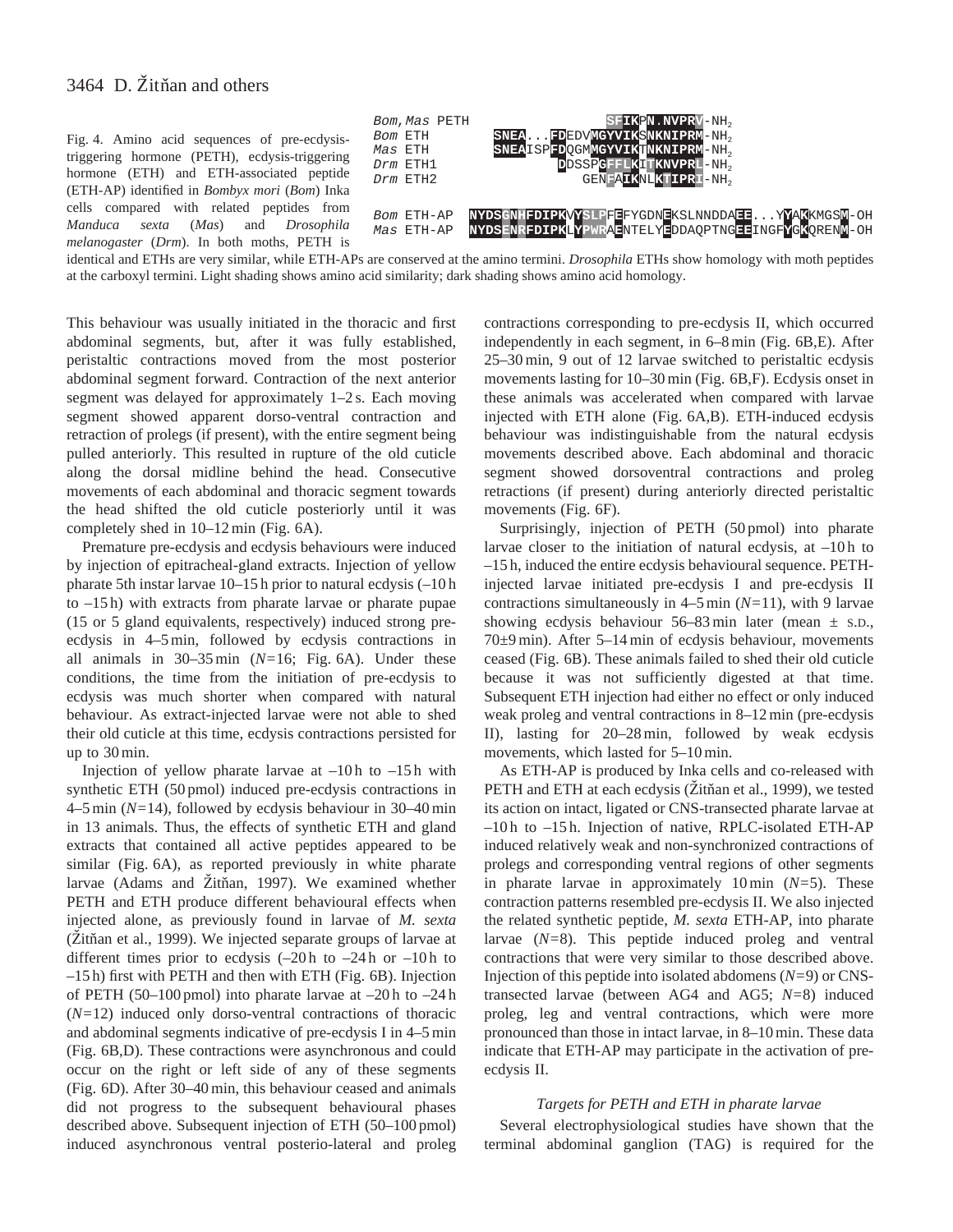synchronous dorso-ventral contractions (pre-ecdysis I) observed in *M. sexta* larvae (Novicki and Weeks, 1995, 1996; Zitňan and Adams, 2000). As pre-ecdysis I contractions in *B*. *mori* were not synchronized, we wanted to determine if the TAG is necessary for generation of a pre-ecdysis I motor pattern. For this purpose, abdomens of pharate larvae 20–24 h prior to ecdysis were ligated between A6 and A7, and the last two segments containing the TAG were removed (*N=*10). Alternatively, no ligature was applied and the connectives between AG4 and AG5 were severed (*N=*9). PETH injection under these conditions invariably induced normal nonsynchronized dorso-ventral contractions in ligated and CNStransected larvae anterior and posterior to the cut in 5–8 min. Therefore, the TAG is not required for generation of the preecdysis I motor pattern in *B. mori*. Subsequent ETH injection of the same CNS-transected larvae elicited strong proleg, ventral and posterio-lateral contractions observed in natural pre-ecdysis II anterior and posterior to the cut (*N=*9).

We also observed that isolated abdomens of pharate larvae ligated at –10 h to –15 h (*N=*12) initiate normal pre-ecdysis and ecdysis behaviours at the expected times (Fig. 6C). To determine if Inka cell peptides are able to activate all of these behaviours through actions on abdominal ganglia, we injected ETH (50 pmol) into isolated abdomens. In all cases (*N=*10), this treatment induced the entire behavioural sequence, as observed in intact larvae (Fig. 6A,B), although latencies for ecdysis onset were more variable in ligated animals (35–56 min; mean  $\pm$  s.p., 44 $\pm$ 7 min). Interestingly, isolated abdomens initiated ecdysis contractions in the last abdominal segment, whereas ecdysis movements of intact larvae are normally first observed in the thoracic and anterior abdominal segments, as described above. These data suggest that activation of motor programs for all behavioural phases may occur in abdominal ganglia and does not require cephalic and thoracic ganglia as described for *M. sexta* (Zitňan et al., 1999). However, mechanisms for activation of ecdysis behaviour may be different in intact larvae and isolated abdomens.

### *Natural and peptide-induced behaviour in pharate pupae*

Natural pre-ecdysis in pharate pupae was initiated by weak dorso-ventral contractions lasting for approximately 30 min. As pre-ecdysis progressed, animals showed stronger dorsoventral, leg and proleg contractions for approximately 1 h and then switched to robust ecdysis peristaltic movements, which lasted for 10–12 min (Fig. 7A). During ecdysis contractions (similar to those seen in larvae), the dorsal part of the larval cuticle on the head and thorax was ruptured, and the entire old cuticle was moved posteriorly and shed with attached larval foregut, hindgut and trachei.

Injection of PETH (100 pmol) into pharate pupae at –4 h to –6 h (*N=*14) induced pre-ecdysis in 4–6 min, and 12 of the 14 animals progressed to ecdysis behaviour 30–60 min later (mean  $\pm$  s.d., 44 $\pm$ 9 min; Fig. 7A–C). A different set of pharate pupae at –4 h to –6 h was injected with ETH (100 pmol), which induced pre-ecdysis in 6–8 min. All animals (*N=*11) switched to ecdysis movements in 25–44 min (mean  $\pm$  s.p., 33 $\pm$ 4 min), which persisted for up to 1 h (Fig. 7A–C). As the old cuticle was not sufficiently digested at the time of peptide treatment, these animals remained trapped in the old larval cuticle. Injection of *M. sexta* ETH-AP (100 pmol) induced weaker proleg and ventral contractions in 9–12 min; these contractions lasted for approximately 1 h (*N=*10). Seven of these animals then showed weak and occasional ecdysis movements for up to 1 h. Control pharate larvae and pupae injected with water (*N=*16) failed to show any of the discernible behavioural patterns described above within 2 h.

As isolated abdomens of pharate pupae ligated at approximately –12 h to –15 h (*N=*8) showed normal preecdysis and ecdysis at the expected time, we wanted to determine if ETH action on abdominal ganglia induces a complete behavioural sequence. Injection of ETH (100 pmol) into isolated abdomens at –4 h to –6 h induced pre-ecdysis in 5–8 min (*N=*9) and, after a further 32–48 min (mean  $\pm$  s.D., 39 $\pm$ 3 min), eight animals initiated ecdysis contractions, which lasted for up to 1 h (Fig. 7A). These

|  |  |  |  |                                                                                                        |  |  |  |  |  |  |  | MTSKL TMML 9 |  |
|--|--|--|--|--------------------------------------------------------------------------------------------------------|--|--|--|--|--|--|--|--------------|--|
|  |  |  |  | GAT CAA TCG CTA TTT CAT CGC TAA ACA CAG CAC CGT GAA CTA TTT AAG ATG ACT TCA AAA TTG ACA ATG ATG TTG 75 |  |  |  |  |  |  |  |              |  |

| F   |         |                     | S   | V   |                                                                                         | F       |     | Α   | G                   | L  | D  | G   | S | $\mathbf F$                                                     | $\mathbf{I}$ | к | P | N | N           |    | P   | R       |         | G       | 34  |
|-----|---------|---------------------|-----|-----|-----------------------------------------------------------------------------------------|---------|-----|-----|---------------------|----|----|-----|---|-----------------------------------------------------------------|--------------|---|---|---|-------------|----|-----|---------|---------|---------|-----|
|     | TTC ACG | TTG                 | AGT |     | GTA ATC TTT                                                                             |         |     |     | ATC GCC GGG TTA GAT |    |    | GGT |   | TCG TTC ATC AAA CCT                                             |              |   |   |   | AAT AAC GTA |    | CCG |         | AGG GTC | GGC 150 |     |
|     |         |                     |     |     |                                                                                         |         |     |     |                     |    |    |     |   |                                                                 |              |   |   |   |             |    |     |         |         |         |     |
| R   | s       |                     | F.  |     |                                                                                         | ת       | F.  |     |                     |    |    |     |   |                                                                 |              |   | N |   |             |    | P   | R       | M       | G       | 59  |
| AGG |         | AGC AAC GAA         |     | GCG |                                                                                         | TTC GAT |     |     |                     |    |    |     |   | GAG GAC GTG ATG GGA TAC GTG ATC AAA TCA AAT AAA AAC ATT CCG     |              |   |   |   |             |    |     |         | CGT ATG | GGT     | 225 |
|     |         |                     |     |     |                                                                                         |         |     |     |                     |    |    |     |   |                                                                 |              |   |   |   |             |    |     |         |         |         |     |
|     | R       |                     |     |     |                                                                                         | G       | N   | н   | F                   | ה  |    | P   |   |                                                                 |              | s |   | Р | F           | Е. | F   | Y       | G       | D       | 84  |
|     |         | AGA AGA AAT TAT     |     |     | GAT TCG GGA                                                                             |         | AAT |     |                     |    |    |     |   | CAT TTC GAC ATT CCA AAG GTC TAC AGT TTG CCG TTC GAA             |              |   |   |   |             |    |     | TTT TAT | GGA     | GAC.    | 300 |
|     |         |                     |     |     |                                                                                         |         |     |     |                     |    |    |     |   |                                                                 |              |   |   |   |             |    |     |         |         |         |     |
| N   | F.      |                     | s   |     |                                                                                         | N       | D   | ה   |                     | F. | E. | Y   | Y | А                                                               | к            | к | М | G | s           | м  | K   | K       | $\ast$  |         | 107 |
|     |         | AAC GAA AAA AGT TTG |     |     | AAT                                                                                     | AAT     | GAT | GAT |                     |    |    |     |   | GCC GAG GAA TAC TAT GCA AAA AAA ATG GGA AGC ATG AAG AAA TAA ATA |              |   |   |   |             |    |     |         |         |         | 375 |
|     |         |                     |     |     |                                                                                         |         |     |     |                     |    |    |     |   |                                                                 |              |   |   |   |             |    |     |         |         |         |     |
|     |         | CGG CGG ATT TTG     |     |     | GAT ATT TTA TTC ATT GTA TTA ACA AAT CTA TGA TAG CTC CTA TTC TAG TCA ACC GCT TAA AAT 450 |         |     |     |                     |    |    |     |   |                                                                 |              |   |   |   |             |    |     |         |         |         |     |
|     |         |                     |     |     |                                                                                         |         |     |     |                     |    |    |     |   |                                                                 |              |   |   |   |             |    |     |         |         |         |     |
|     |         |                     |     |     | AAA CTC TTG TAT GCA TGC polyA                                                           |         |     |     |                     |    |    |     |   |                                                                 |              |   |   |   |             |    |     |         |         |         | 468 |

Fig. 5. Identification of the *Bombyx mori* cDNA and deduced protein sequence containing three active peptides. A signal sequence is followed by pre-ecdysis-triggering hormone (PETH), ecdysis-triggering hormone (ETH) and ETH-associated peptide (ETH-AP) (enclosed in boxes) and a stop codon. Amidation and processing sequences between each peptide are underlined. Arrows indicate sequences used for designing primers.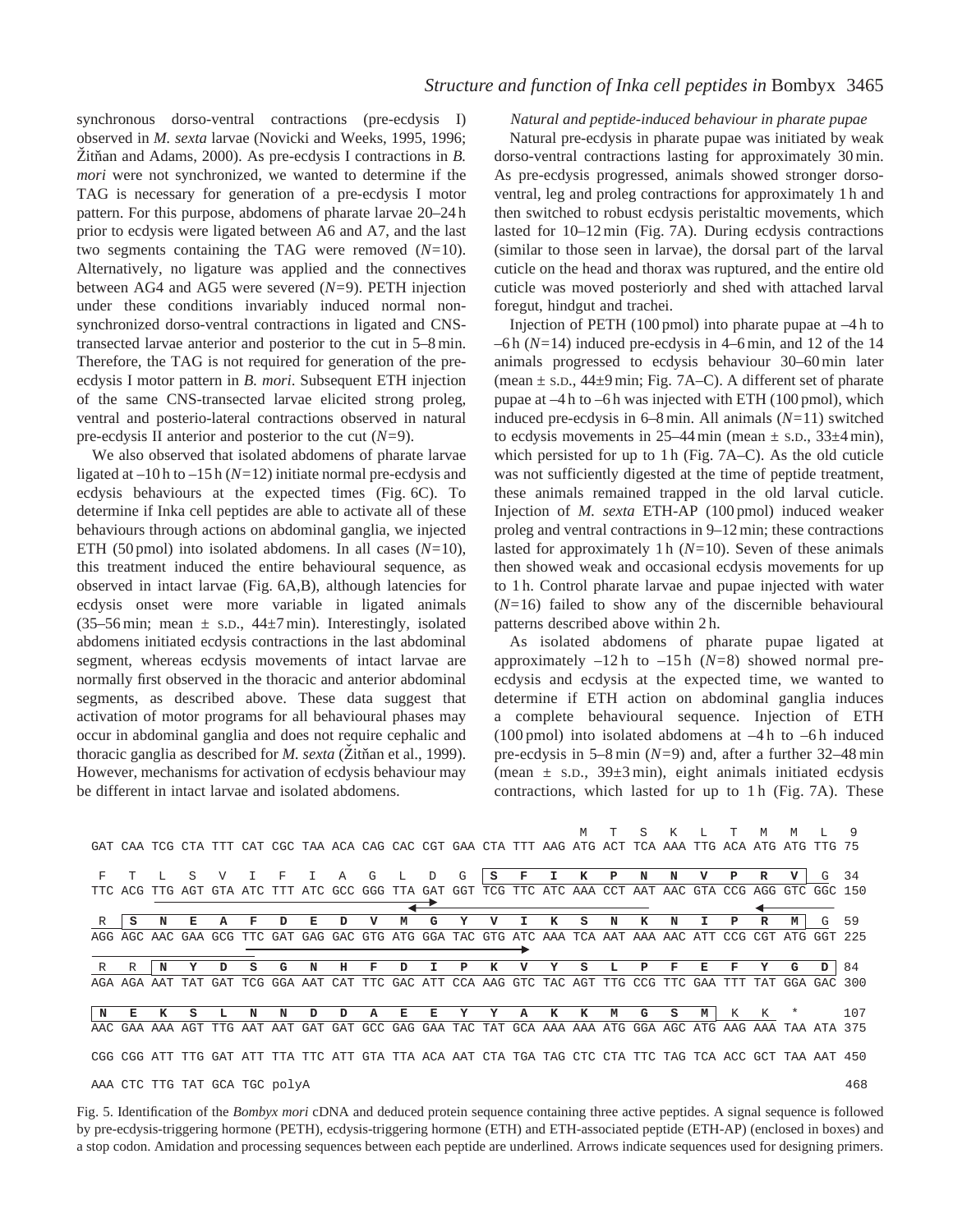



behaviours were very similar to those observed during natural ecdysis.

### *Natural and peptide-induced behaviour in pharate adults*

The natural eclosion behavioural sequence of pharate adults consists of three distinct phases: rotations of the abdomen (each rotation lasting for  $1-2$  s, with quiet intervals of  $2-5$  s), a quiescent phase (40–50 min) and eclosion contractions (Fig. 8A). Eclosion onset was characterized by strong peristaltic movements of the abdomen, resulting in emergence of the head and thorax from the pupal cuticle in 3–5 min. To escape from the cocoon, adults then released a salivary secretion containing cocoonase, which dissolved silk around the head, and peristaltic abdominal contractions helped the adult to completely emerge from the pupal cuticle and cocoon in approximately 10 min (Fig. 8A). Posteclosion behaviour includes spreading and hardening of the wings.

Fig. 6. Natural and peptide-induced ecdysis behavioural sequences in intact and ligated pharate larvae. (A) Natural pre-ecdysis was initiated by weak pre-ecdysis I contractions (stippled lines), which developed into strong pre-ecdysis I and II. Animals switched to ecdysis movements 1h later, which resulted in cuticle shedding within 10–12 min. Injection of epitracheal-gland extract or ecdysistriggering hormone (ETH) induced both pre-ecdysis I and preecdysis II behaviours for 30–40 min, followed by ecdysis movements for 10–30 min. (B) Injection of pre-ecdysis-triggering hormone (PETH) 20–24 h prior to ecdysis elicited only pre-ecdysis I, but subsequent ETH injection induced pre-ecdysis II and ecdysis behaviours. Injection of PETH 10–15 h prior to ecdysis elicited the entire behavioural sequence, and subsequent ETH injection caused only weak pre-ecdysis II and ecdysis (stippled lines). (C) Isolated abdomens initiated natural pre-ecdysis and ecdysis behaviours at the expected time. ETH injection also induced the entire behavioural sequence, but latency to the onset of ecdysis behaviour was much shorter. (D) Shaded areas and arrows depict asynchronous dorsoventral and leg contractions in thorax and abdomen during PETHinduced pre-ecdysis I. (E) The subsequent ETH injection induced asynchronous ventral, posterio-lateral and proleg contractions (preecdysis II; shaded areas and arrows). (F) Ecdysis movements were characterized by subsequent dorso-ventral contractions and proleg retractions (shaded areas and arrows, arrowheads) during which each segment was moved anteriorly (arrowhead). See text for details.

Injection of PETH (100–200 pmol) into pharate adults 1–2 days before eclosion (*N=*17) induced abdomen rotations in 2–4 min that lasted for approximately 20–35 min (number of rotations varied from 40 to 72; mean  $\pm$  s.D., 53 $\pm$ 9 rotations). Following a quiescent phase of 25–40 min, 11 of the 17 animals initiated eclosion behaviour  $44-82$  min (mean  $\pm$  s.D.,  $59\pm10$  min) after the initiation of rotations (Fig. 8A–C). Pharate adults (*N=*10) injected with ETH (100–200 pmol) showed abdomen rotations in 5–6 min (number of rotations varied from 34 to 78; mean  $\pm$  s.D., 57 $\pm$ 11 rotations), which lasted for 15–20 min, followed by a quiescent phase for 17–23 min. Within 28–40 min (mean  $\pm$  s.D., 35 $\pm$ 2 min) of initiating abdominal rotations, all animals showed eclosion movements, which persisted for up to 1 h (Fig. 8A–C). Control pharate adults (*N=*9) injected with water responded with a few erratic rotations of the abdomen but failed to show any of the eclosion behavioural patterns described above. These data show that both PETH and ETH induced the entire behavioural sequences, although latencies for the onset of ecdysis or eclosion movements by PETH were more variable and generally longer than for ETH.

To determine if thoracic and abdominal ganglia are sufficient for generation of the eclosion behaviour, we extirpated the brain 2–4 days after pupation (8–10 days before eclosion; *N*=8) or removed the entire head 5–7 days before eclosion (*N*=10). All these animals invariably failed to initiate eclosion behaviour and remained trapped in the pupal cuticle. In another group of pharate adults, we removed heads 1–2 days before eclosion (*N=*16) and injected these insects with ETH (300 pmol). Only three out of 16 animals initiated weak eclosion peristaltic movements in 62–67 min; these movements lasted for approximately 8–10 min. ETH injection of control,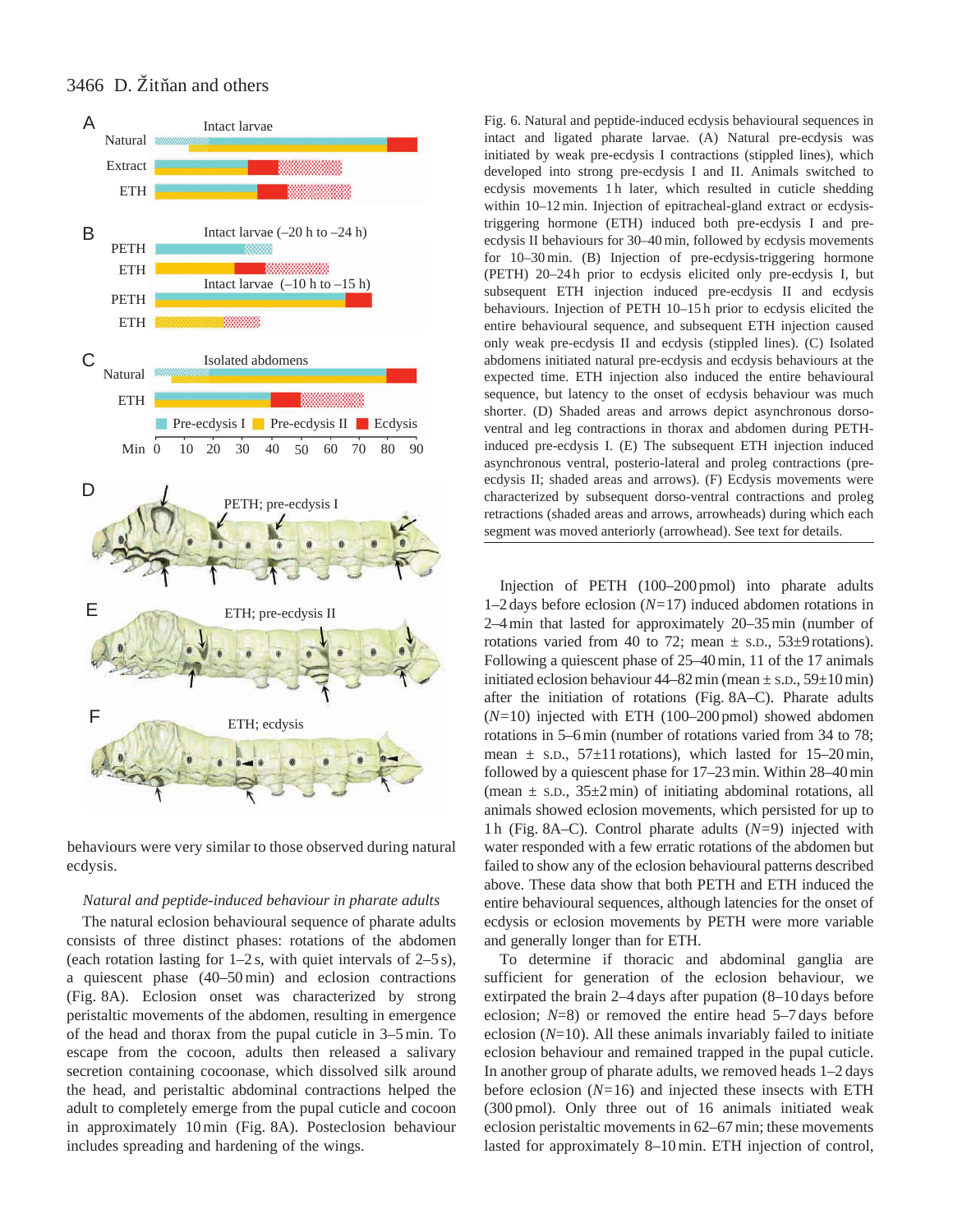# *Structure and function of Inka cell peptides in* Bombyx 3467

Rotation phase

PETH, ETH; rotation

Quiescent phase Eclosion



Fig. 7. Natural and peptide-induced ecdysis behavioural sequences of pharate pupae. (A) Natural behaviour was initiated by weak and occasional pre-ecdysis contractions (stippled line), which became gradually stronger. After apparent pre-ecdysis contractions for 1 h, animals initiated strong ecdysis peristaltic movements to shed the old cuticle in 10–12 min. Injection of pre-ecdysis-triggering hormone (PETH) induced pre-ecdysis behaviour for 30–60 min, which was then followed by ecdysis movements. Injection of intact animals or isolated abdomens with ecdysis-triggering hormone (ETH) induced the same pre-ecdysis contractions, but latency to the onset of ecdysis was generally shorter (25–44 min). As injected animals could not shed the old cuticle, strong ecdysis contractions lasted for up to 1 h (stippled lines). (B) Shaded areas and arrows indicate dorsoventral, leg and proleg contractions during pre-ecdysis induced by PETH or ETH injection. (C) Following pre-ecdysis, both peptides induced strong anteriorly directed ecdysis peristaltic movements (black arrowheads), which caused rupture of the old cuticle behind the head and moved it posteriorly with attached larval spiracles and trachei (white arrowheads).

sham-operated pharate adults, from which a dorsal piece of cuticle covering the head had been removed, consistently induced strong eclosion behaviour in 32–34 min, which persisted for 60–80 min (*N=*8). All control animals also failed to emerge and remained in the pupal cuticle. These data show that the brain and head are required for the eclosion behavioural sequence.

## *Natural and peptide-induced pre-ecdysis and ecdysis* in vitro We used extracellular recordings in dorsal and ventral

Fig. 8. Natural and peptide-induced eclosion behavioural sequences of pharate adults. (A) Natural behaviour was initiated by abdominal rotations every 2–5 s for approximately 40 min, followed by a quiescent phase for approximately 50 min and eclosion peristaltic movements for 12–15 min. Injection of pre-ecdysis-triggering hormone (PETH) or ecdysis-triggering hormone (ETH) induced the entire behavioural sequence, but the onset of ecdysis was accelerated in ETH-treated animals. (B) Separate injections of each peptide caused 40–80 rotations of the abdomen of pharate adults, each lasting  $1-2s$  with intervals of  $2-6s$ . (C) After a quiescent phase, pharate adults initiated peristaltic movements of the abdominal segments (arrowhead).

PETH, ETH; eclosion

nerves of abdominal ganglia from pharate larvae (–4 h to –6 h) and pharate pupae  $(-3h)$  to  $-4h$ ) to determine if motor burst patterns in isolated nerve cords correspond to pre-ecdysis and ecdysis contractions *in vivo*. Exposure of the isolated entire CNS of pharate larvae  $(N=9)$  to ETH  $(300 \text{ nmol } l^{-1})$  induced asynchronous bursts in ventral nerves of AG3–8 in 5–10 min (Fig. 9A), which resembled asynchronous pre-ecdysis II contractions *in vivo* (Fig. 6E). Similar asynchronous burst patterns were recorded in dorsal nerves, but these bursts were much noisier (not shown). Pre-ecdysis lasted for 36–64 min (mean  $\pm$  s.D., 51 $\pm$ 5 min) and then most nerve cords (seven out of nine) switched to regular ecdysis bursts (Fig. 9B). These burst patterns were very similar or indistinguishable from natural ecdysis bursts (*N*=6; Fig. 9C).

We showed that ETH injection of isolated larval abdomens induces normal ecdysis behaviour (Fig. 6C). To determine if ETH action on abdominal ganglia *in vitro* is sufficient to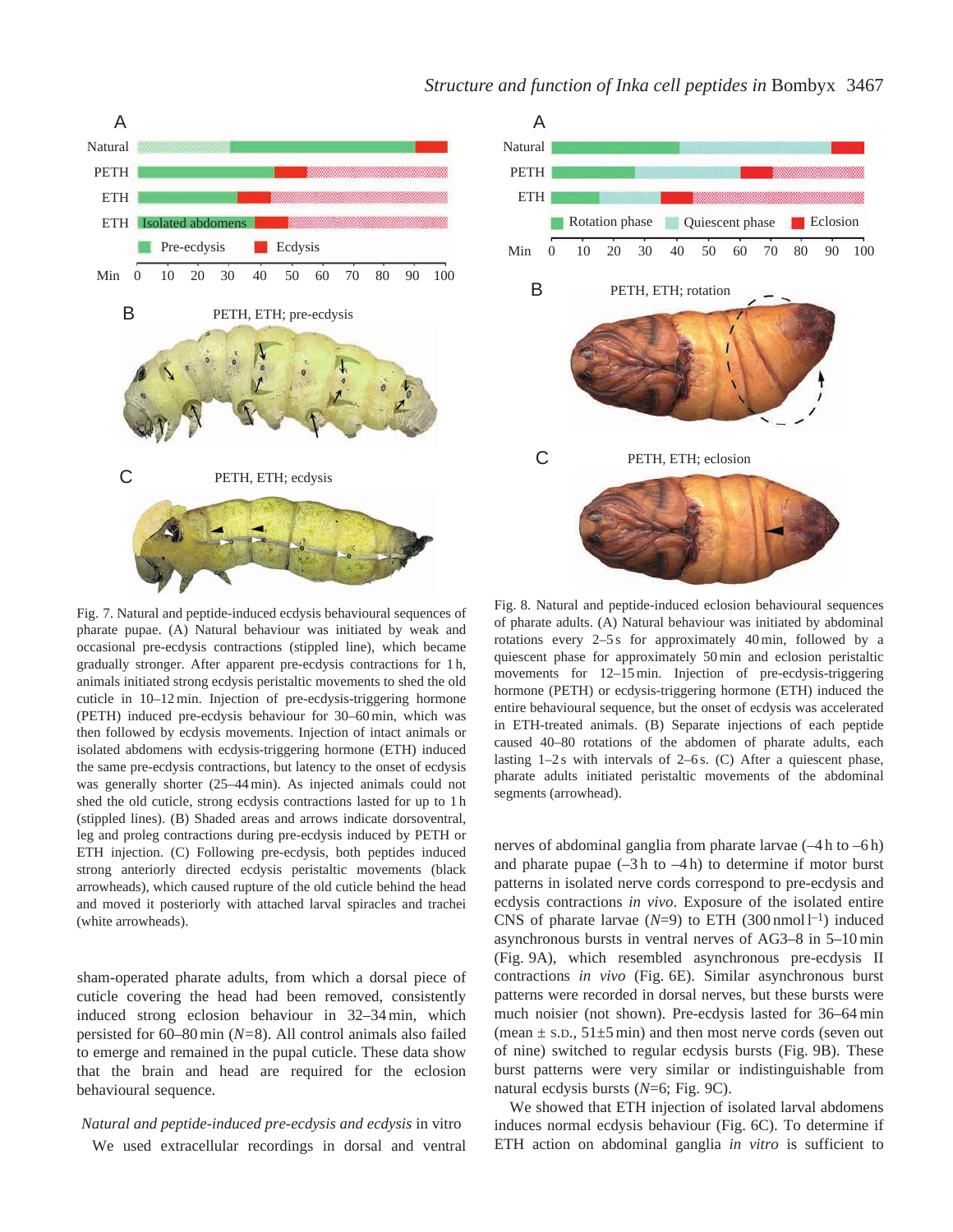activate ecdysis circuitry, we exposed the isolated chain containing AG1–8 ( $N=7$ ) to the peptide (300 nmol l<sup>-1</sup>). All abdominal nerve cords initiated pre-ecdysis bursts in 5–9 min, and five of them switched to ecdysis bursts 40–65 min later (mean  $\pm$  s.D., 54 $\pm$ 6 min; not shown). These ecdysis bursts were very similar to those described above (Fig. 9B,C).

To determine if each abdominal ganglion contains the entire circuitry for pre-ecdysis I and II, the isolated CNS from pharate larvae was treated with PETH  $(N=5; 300 \text{ nmol } l^{-1})$  or ETH  $(N=5; 300 \text{ nmol }1^{-1})$ . 5–10 min after the initiation of preecdysis, connectives between each abdominal ganglion were transected. Each individually isolated AG3, AG4, AG5 and AG6 continued to show pre-ecdysis bursts in dorsal and ventral nerves that were very similar to those recorded in the intact CNS (not shown).

We also tested the effects of ETH on the isolated CNS of pharate pupae. Exposure of the entire CNS to ETH  $(300 \text{ nmol } l^{-1})$  evoked strong asynchronous pre-ecdysis bursts in dorsal nerves and noisier bursts in ventral nerves in 5–8 min

(*N*=8; not shown). The onset of ecdysis bursts was recorded 38–46 min later in all nerve cords (not shown). These bursts became progressively stronger and lasted for 40–60 min of each recording session.

Application of ETH (300 nmol  $l^{-1}$ ) on the isolated chain of pharate pupal abdominal ganglia (AG1–8) induced asynchronous pre-ecdysis bursts for 38–46 min (Fig. 10A), after which all nerve cords (*N*=7) switched to strong ecdysis bursts, which lasted for up to 1 h (Fig. 10B). Thus, ETH action on abdominal ganglia is sufficient to activate the entire behavioural sequence.

Another group of nerve cords from pharate pupae was treated with PETH  $(300 \text{ nmol } l^{-1})$ , and connectives between each abdominal ganglion were transected approximately 10 min after initiation of pre-ecdysis. After transection, each isolated ganglion continued to show pre-ecdysis bursts in dorsal and ventral nerves (Fig. 11A,B). These experiments provide further evidence that each abdominal ganglion contains the entire circuitry for pre-ecdysis I and pre-ecdysis II.

#### *Mechanisms of ecdysis activation*

In a previous paper, we showed that ETH action on the intact or debrained CNS of *M. sexta* pharate larvae induces cGMP elevation in a network of neurons 27/704 followed by ecdysis behaviour (Zitňan and Adams, 2000). Gammie and Truman (1999) proposed that ETH action on the brain ventro-medial (VM) cells causes the central release of EH from axons running through the entire ventral nerve cord, thereby eliciting cGMP elevation in neurons 27/704. To determine if cGMP synthesis in the *B. mori* CNS requires the central release of EH, we injected intact pharate larvae or isolated

abdomens with ETH (100 pmol) and observed the initiation of ecdysis behaviour. Within 10–15 min of the onset of ecdysis movements, the CNS and hindgut were dissected and stained with antisera to EH and cGMP. Reaction of these antisera in ETH-injected pharate larvae or isolated abdomens was compared with that in control pharate or freshly ecdysed animals.

All control pharate larvae 10–12 h prior to ecdysis showed strong EH-immunoreactivity (EH-IR) in four VM cell bodies, their axons and numerous dendritic arborizations in the posterio-medial and ventro-lateral regions of the brain (*N=*12; Fig. 12A). Four strongly stained non-branching axons of VM cells were observed along the middorsal line of all ventral ganglia, their connectives and proctodeal nerves (Fig. 12B–E). These axons contained numerous immunoreactive varicosities in proctodeal nerves on lateral sides of the hindgut surface and in branching terminals at the hindgut–midgut boundary (Fig. 12E), which was identified as the neurohaemal release site for EH (Truman and Copenhaver, 1989).



Fig. 9. Pre-ecdysis and ecdysis burst patterns in the isolated central nervous system (CNS) of pharate larvae *in vitro*. (A) Ecdysis-triggering hormone (ETH) induced asynchronous pre-ecdysis II bursts in ventral nerves of abdominal ganglia 4–6 (AG4–6V). (B,C) Ecdysis bursts in dorsal nerves of abdominal ganglia 2–5 (AG2–5D). Note that ETH-induced ecdysis burst patterns (B) are very similar to natural ecdysis bursts (C). Calibration bars: horizontal,  $5 \text{ s}$ ; vertical,  $10 \mu V$ .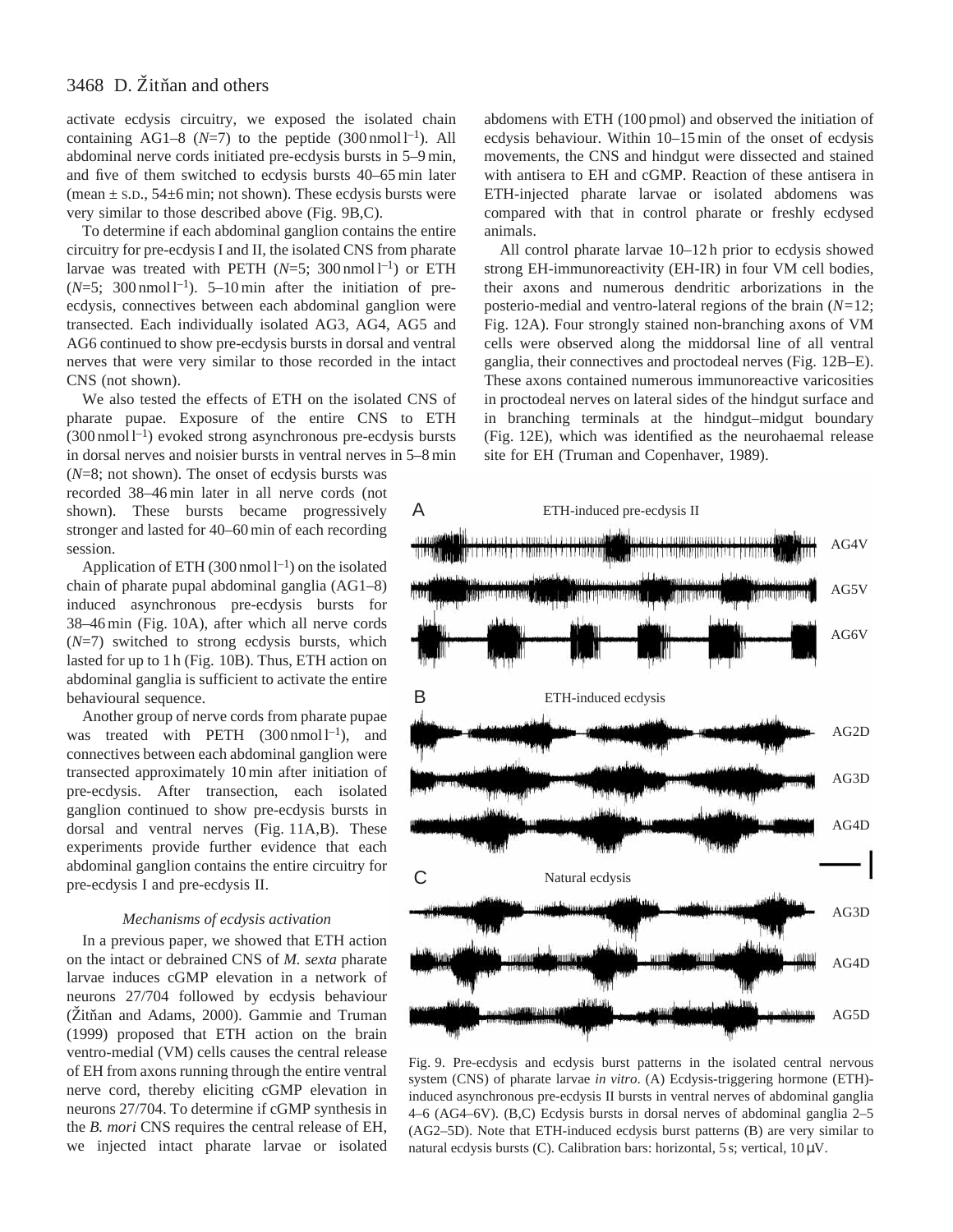

Fig. 12F–N shows EH-IR in normal freshly ecdysed larvae or in ETH-injected intact and ligated pharate larvae 10–15 min after the onset of ecdysis behaviour. Natural or ETH-induced ecdysis behaviour of intact pharate larvae was, in all cases (*N=*18), associated with depletion of EH-IR in ventral ganglia and proctodeal nerves (Fig. 12J). To determine whether EH is centrally released during ETH-induced ecdysis behaviour, pharate larvae were ligated between segments A5 and A6, and posterior segments A6–8, containing ganglia AG6 and TAG, plus the hindgut with neurohaemal proctodeal nerves were cut off. The anterior part of these larvae, containing the brain,

### A PETH-induced pre-ecdysis I in intact AG1–8



Fig. 10. Ecdysis-triggering hormone (ETH)-induced pre-ecdysis and ecdysis bursts in the isolated central nervous system (CNS) of pharate pupae *in vitro*. (A) Asynchronous pre-ecdysis I bursts in dorsal nerves of AG5–8D of an isolated chain of abdominal ganglia (AG1–8). (B) Approximately 40 min later, this isolated chain of AG1–8 switched to ecdysis bursts. The ecdysis motor pattern recorded from isolated AG1–8 closely resembled that observed in the intact CNS. Calibration bars: horizontal, 5 s; vertical,  $10 \mu V$ .

suboesophageal ganglion (SG), thoracic ganglia 1–3 (TG1–3) and AG1–5, was then injected with ETH (100 pmol), which induced ecdysis contractions in 30–40 min. Staining with the antiserum to EH 10–15 min after the initiation of ecdysis behaviour revealed a strong reaction in the VM cell bodies and arborizing axons in the brain (Fig. 12F), but considerable reduction or depletion of EH-IR was observed in axons running through all ventral ganglia (Fig. 12G,H) and their connectives (*N=*9). The only exception was the accumulation of EH-IR in the connectives between AG5 and AG6, just anterior to the

ligation site (Fig. 12I). As the only peripheral release sites for EH (proctodeal nerves) were removed, depletion of EH-IR suggests its central release within the ventral ganglia at ecdysis as described in pahrate pupae of *M. sexta* (Hewes and Truman, 1991).

ETH injection into isolated abdomens of pharate larvae induces strong ecdysis behaviour in the absence of VM cell bodies as described above. Interestingly, strong EH-IR was detected in axons of all abdominal ganglia and their connectives, as well as in the terminal and proctodeal nerves even 10–15 min after the initiation of ecdysis movements

> (*N=*12; Fig. 12K–N). This strong staining was indistinguishable from EH-IR in the CNS of control pharate larvae 10–12 h before expected ecdysis (Fig. 12B–E), suggesting that ecdysis behaviour in isolated abdomens is not accompanied by EH release.

> In freshly ecdysed animals (*N=*9) or ETHinjected pharate larvae (*N=*9), ecdysis behaviour is always associated with cGMP elevation in neurons 27/704 of the SG, TG1–3 and AG1–7 (Fig. 13A–D). However, only a few abdominal

Fig. 11. Pre-ecdysis-triggering hormone (PETH) induced pre-ecdysis bursts in intact and individually isolated abdominal ganglia of pharate pupae *in vitro*. Asynchronous pre-ecdysis I bursts are very similar in (A) the intact chain of abdominal ganglia 1–8 (AG1–8) and (B) individually isolated ganglia following transection of connectives between each ganglion. Calibration bars: horizontal, 5 s; vertical,  $10 \mu V$ .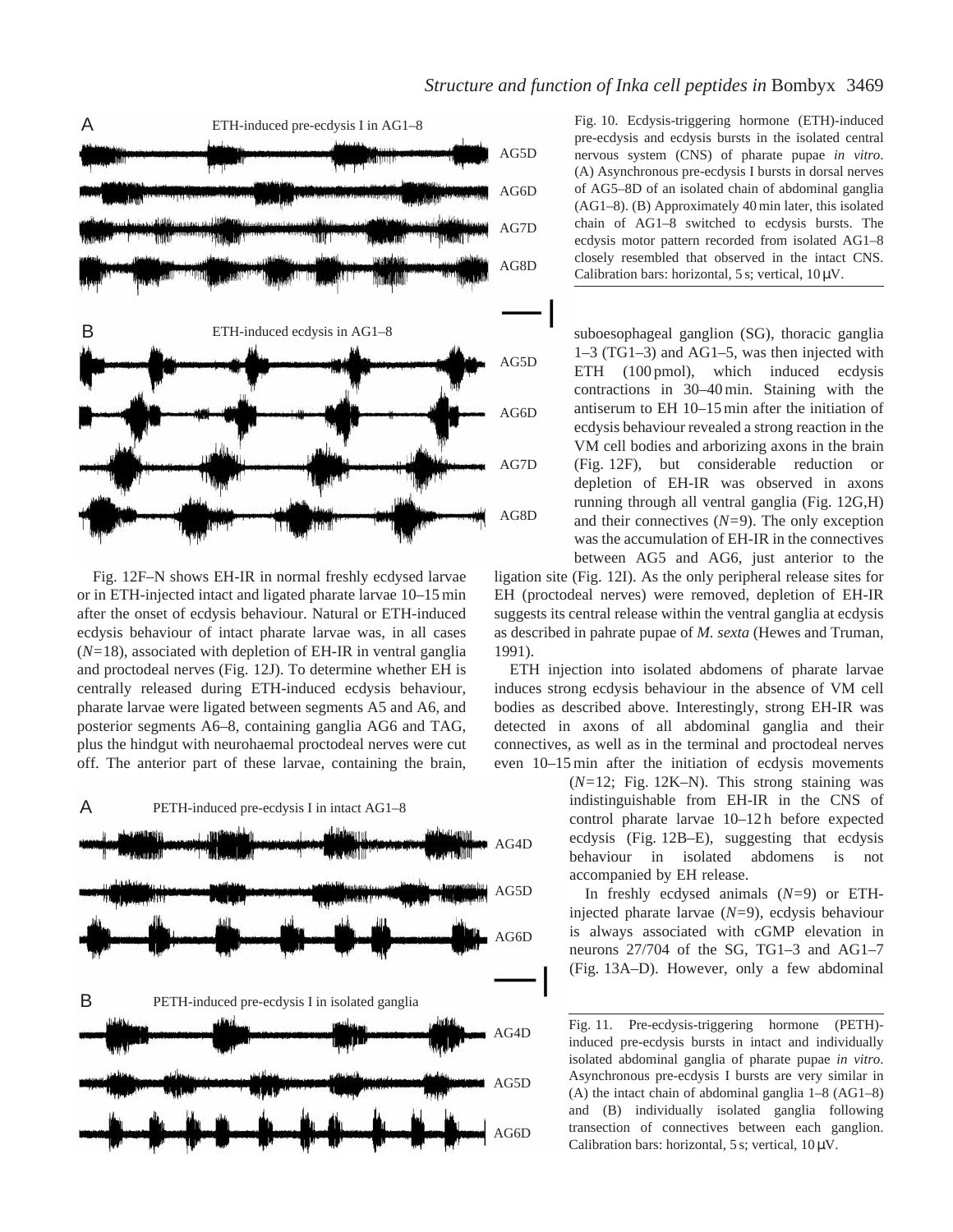ganglia showed strong cGMP staining in both cell types (Fig. 13C); in most cases, cGMP elevation was restricted to the neurosecretory cell 27 (Fig. 13D). ETH-induced ecdysis behaviour in isolated abdomens of pharate larvae (*N=*10) is associated with a cGMP response in abdominal ganglia

(Fig. 12E–H) that is very similar to that of intact animals. These data provide further evidence that, in isolated abdomens, ETH induces ecdysis behaviour and cGMP elevation without detectable release of EH.

#### **Discussion**

## *Morphology and function of epitracheal glands in* B. mori

Epitracheal glands of *M. sexta* and gypsy moth *Lymantria dispar* pharate larvae and pupae are composed of four distinct cells, as determined by transmission electron microscopy and immunofluorescence techniques. In addition to the prominent, spherical Inka cell, each gland contains a narrow cell (type II endocrine cell), exocrine cell and canal cell (Klein et al., 1999; Žitňanová et al., 2001). Immunohistochemical staining (this study) and electron microscopy (Akai, 1992) showed that epitracheal glands of *B. mori* pharate larvae and pupae are composed of a very large and usually elongated Inka cell and 2–3 small cells. As described for *M. sexta* (Žitňanová et al., 2001), *B. mori* epitracheal glands undergo dramatic changes during metamorphosis, so that in *B. mori* pharate adults they contain only a round, blebby Inka cell and one small cell. These data indicate that *B. mori* epitracheal glands are probably composed

Fig. 12. The effect of ecdysis-triggering hormone (ETH) injection on eclosion hormone-immunoreactivity (EH-IR) in the central nervous system (CNS) of intact or ligated pharate larvae. (A) Strong EH-IR in four ventro-medial (VM) cells, axons and arborizations in the brain of control pharate larva 12 h prior to ecdysis. (B–D) Four varicose axons of VM cells showed strong EH-IR along all ventral ganglia (B,C), connectives (D) and neurohaemal proctodeal nerves (E). (F–I) ETH-induced ecdysis behaviour of pharate larva (ligated between abdominal segments 5 and 6) was associated with strong EH-IR in the brain VM cells and axons (F) but a considerable reduction (arrows) or depletion of EH staining in axons of ventral ganglia (G,H). Accumulation of EH-IR was only found in four axons anterior to the ligated connective (I). (J) Depletion of EH-IR in proctodeal nerves of intact pharate larva 15 min after ETH-induced ecdysis behaviour. (K–N) Strong EH-IR in axons of abdominal ganglia (K,L), terminal nerve (M) and branching proctodeal nerves (N) in an ETH-injected isolated abdomen showing ecdysis movements for 15 min. Abbreviations: AG, abdominal ganglion; Con, connectives between AG5 and AG6; PN, proctodeal nerve; TG, thoracic ganglion; TN, terminal nerve. Scale bars, 100 µm (upper three rows) and  $50 \mu m$  (lower two rows).

of the same cell types as described in related moths, in spite of their different size and morphology.

Inka cells are clearly endocrine in nature, producing peptide hormones that control the ecdysis behavioural sequence, but

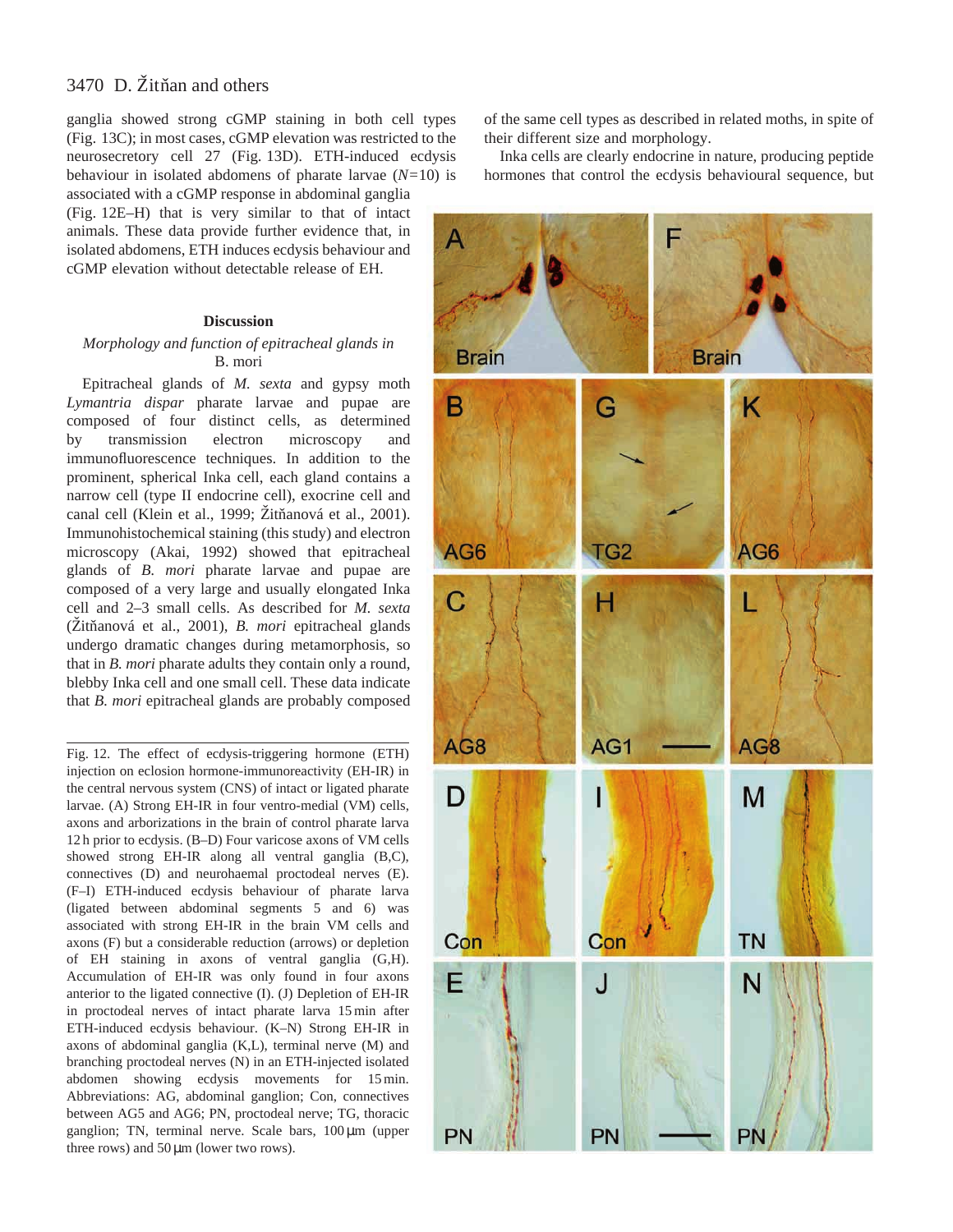

Fig. 13. Ecdysis-triggering hormone (ETH)-induced cyclic 3′,5′ guanosine monophosphate (cGMP) immunoreactivity in the ventral nerve cord of intact or ligated pharate larvae 10–15 min after the initiation of ecdysis behaviour. (A–D) Ecdysing intact pharate larvae showed strong cGMP staining in 27/704 neurons of all ventral ganglia. (E–H) ETH-induced ecdysis behaviour of isolated abdomens was associated with a strong cGMP response in abdominal ganglia. Note that in most abdominal ganglia, only cells 27 show strong cGMP elevation. Abbreviations: SG, suboesophageal ganglion; TG2, thoracic ganglion 2; AG3–5, abdominal ganglia 3–5; TAG, terminal abdominal ganglion. Scale bar, 200 µm.

# *Structure and function of Inka cell peptides in* Bombyx 3471

functions for the smaller cells are yet to be determined. At present, we speculate that the exocrine cell releases its contents through the canal cell into the lumen between old and new trachei. This secretion may aid in shedding the old trachei and/or coating the new epicuticle during larval and pupal ecdysis in a similar manner to secretory products from Verson's glands (Lane et al., 1986; Horwath and Riddiford, 1988).

## *Structural and functional similarity of ETH-related peptides and genes*

*B. mori* PETH, ETH and ETH-AP are identical or similar to peptides produced by *M. sexta* Inka cells. The organization of the cDNA precursors encoding these peptides is also very similar in each species (Zitňan et al., 1999). ETH1 and ETH2, derived from the *D. melanogaster eth* gene, show apparent homology with their lepidopteran counterparts at the carboxyl termini, and putative processing sites downstream of ETH1 and ETH2 indicate that additional peptide(s) analogous to moth ETH-AP may be processed from the *D. melanogaster eth* gene (Park et al., 1999).

Physiological studies have shown that PETH and ETH elicit pre-ecdysis and ecdysis in different animals. For example, *B. mori* and *M. sexta* ETHs are equally effective in inducing ecdysis in these related species. Also, *D. melanogaster* ETH induces pre-ecdysis in *M. sexta* (Park et al., 1999) and the entire behavioural sequence in *B. mori* (D. Žitňan, unpublished data). Conversely, *M. sexta* ETH elicits the eclosion behavioural sequence in adult *D. melanogaster* (McNabb et al., 1997; Park et al., 1999)*.* These data suggest that Inka cell peptide hormones are capable of binding to specific receptors in the CNS of different insects, which activates neuronal networks for the ecdysis sequence.

## *Comparison of ecdysis behavioural sequences in moths and* D. melanogaster

In the present study, we have shown that behavioural sequences during larval and pupal ecdysis and adult eclosion of *B. mori* are pronounced and well defined. Pre-ecdysis behaviours have not been described in other silkmoths, but the eclosion behavioural sequence in pharate adults of the silkmoth *Hyalophora cecropia* (Truman and Sokolove, 1972) is very similar to that in *B. mori*. On the other hand, *M. sexta* shows strong pre-ecdysis behaviours only in pharate larvae, while pre-ecdysis of pharate pupae is limited to weak rhythmic movements and pre-eclosion of pharate adults is reduced to a few abdominal rotations, which could be absent in some individuals. However, ecdysis or eclosion peristaltic movements, which are necessary to escape from the old cuticle, are strong and well defined in all stages in *M. sexta* (Zitňan et al., 1996).

Behavioural patterns during larval ecdysis and adult eclosion of *D. melanogaster* are quite complex (Park et al., 1999, 2002) but show some resemblance to those observed in *B. mori*. For example, pre-ecdysis behaviours of *D. melanogaster* larvae consist of anterio-posterior and rolling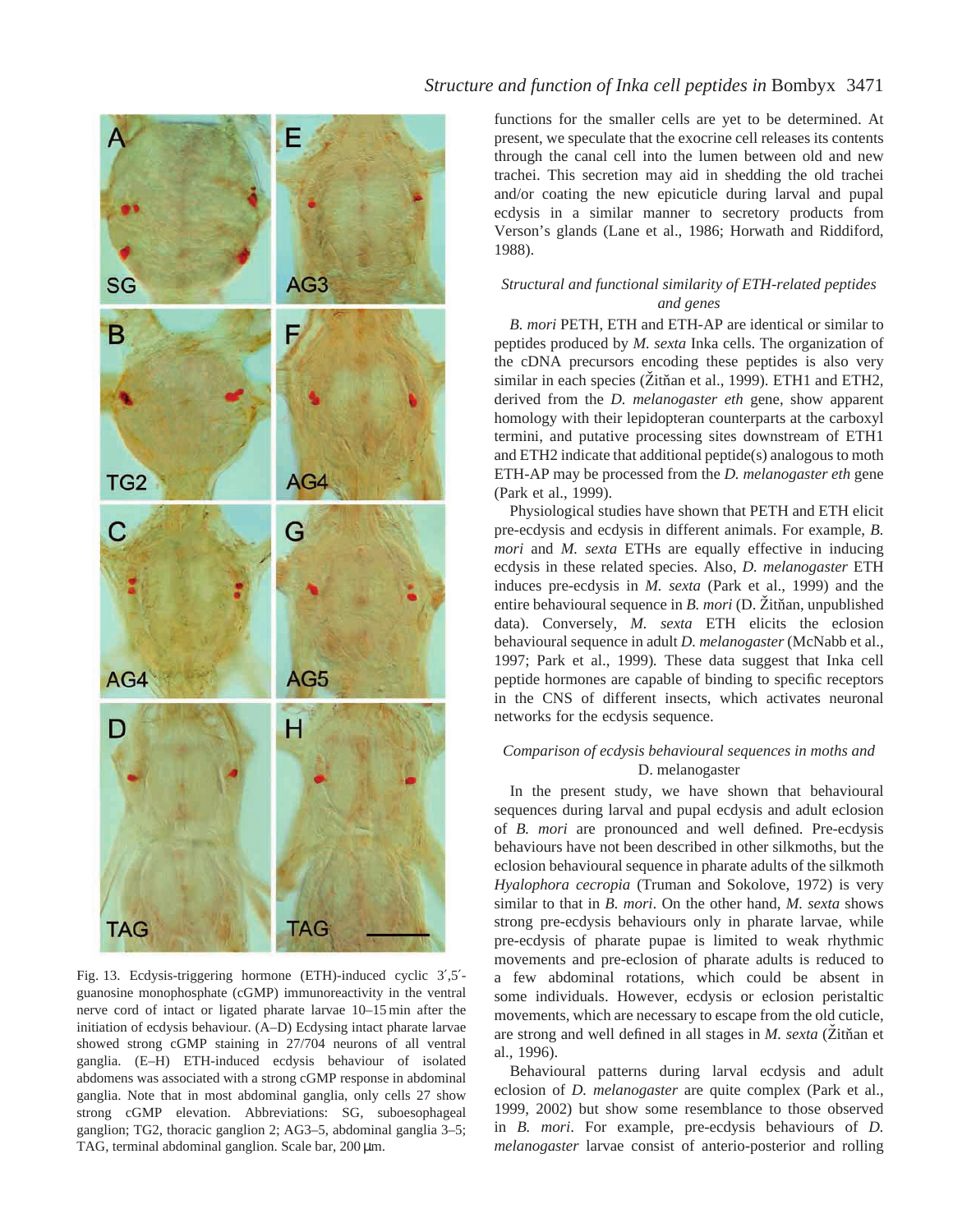contractions, followed by ecdysis movements (Park et al., 2002). Likewise, the eclosion behaviour of *D. melanogaster* pharate adults resembles that of silkmoths, being composed of an active pre-eclosion phase (head inflation, dorso-ventral contractions of the first abdominal tergum, tracheal filling and ptilinum extension), a quiescent phase, and an eclosion behaviour consisting of various contractions of the head and thorax, followed by peristaltic movements of the abdomen (McNabb et al., 1997; Park et al., 1999).

Injection of PETH into *B. mori* pharate larvae a few hours after head slip  $(-20h)$  to  $-24h$ ) elicits only pre-ecdysis I, whereas ETH induces pre-ecdysis I, pre-ecdysis II and ecdysis behaviours as observed in *M. sexta* pharate larvae (Žitňan et al., 1999). However, injection of either PETH or ETH into *B. mori* larvae at –10 h to –12 h induces the entire behavioural sequence, which indicates that sensitivity of the CNS to these peptides increases as animals approach the time for natural ecdysis. Likewise, injection of PETH or ETH alone induces the entire behavioural sequence in pharate pupae and adults. Although ETH is more effective in inducing ecdysis behaviour in all stages tested, our data suggest that both PETH and ETH activate the complete pre-ecdysis and ecdysis circuitry during natural behaviour. This is similar to *D. melanogaster*, where ETH1 is more effective and elicits more complex behaviours than ETH2, but both peptides induce larval ecdysis and adult eclosion (Park et al., 1999, 2002).

Several studies have shown that *M. sexta* requires the TAG for synchronized dorso-ventral contractions during pre-ecdysis I (Novicki and Weeks, 1996; Žitňan and Adams, 2000). These synchronized rhythmic contractions are controlled by a single pair of interneurons 402 in the posterior region of the TAG (Novicki and Weeks, 1995). By contrast, *B. mori* pre-ecdysis I is not synchronized, and our ligation and transection experiments *in vivo* and *in vitro* show that the TAG is not necessary for generation of this motor pattern. Therefore, interneurones 402 are either missing in *B. mori* or are not activated during pre-ecdysis I*.* Likewise, asynchronous pre-ecdysis II contractions have no fixed phase relationships and do not seem to require connection to distal ganglia. Each abdominal ganglion of *M. sexta* also contains entire circuitry for pre-ecdysis II  $(Zit$ nan and Adams, 2000), but these contractions are more synchronized than in *B. mori*.

Ecdysis activation of *B. mori* and *M. sexta* is also different. In *M. sexta* larvae, activation of the ecdysis motor program by ETH requires connection of the ventral nerve cord to the brain or SG (Novicki and Weeks, 1996; Žitňan and Adams, 2000), but isolated abdomens of *B. mori* pharate larvae and pupae show normal ecdysis behaviour. Likewise, ETH induces normal ecdysis bursts in the isolated abdominal ganglia *in vitro* without connections to the cephalic ganglia. These data indicate that, in *B. mori*, all behavioural phases can be activated by the action of PETH and ETH on abdominal ganglia and do not require the brain, SG or TG1–3. Therefore, abdominal ganglia of pharate larvae and pharate pupae probably contain receptors for both Inka cell peptides and central pattern generators for all pre-ecdysis and ecdysis behaviours. However, activation of eclosion behaviour in pharate adults apparently requires the brain. This suggests that some aspects of ecdysis and eclosion activation in *B. mori* are different.

Activation of ecdysis circuits is associated with cGMP elevation in a conserved network of neurons in the CNS of many insects (Ewer and Truman, 1996). This network produces crustacean cardioactive peptide (CCAP), which controls performance of the ecdysis motor program (Gammie and Truman, 1997). In *M. sexta* larvae, ETH from the Inka cells and EH produced by the brain VM neurons seem to be involved in activation of this network (Gammie and Truman, 1999; Žitňan and Adams, 2000). However, our experiments *in vitro* using isolated larval CNS of *M. sexta* have shown that ETH action on the debrained nerve cord lacking VM cell bodies leads to normal cGMP elevation and ecdysis bursts similar to those observed in the control intact CNS. Moreover, EH action on the desheathed SG and TG1–3 causes cGMP elevation in all intact (non-desheathed) abdominal ganglia, and, conversely, EH treatment of the desheathed abdominal ganglia results in increased cGMP production in the SG and TG1–3 ( $\check{Z}$ itnan and Adams, 2000). These data indicate that EH-induced activation of the cGMP network in *M. sexta* is not direct and requires an additional factor(s). In the present study, we show that in *B. mori* isolated abdomens, ETH induces ecdysis behaviour and cGMP elevation in abdominal ganglia without a detectable release of EH. These results provide more evidence that ETH may act on additional neuronal targets, which activate the cGMP/CCAP network and ecdysis motor program in the absence of EH. These hypothetical target neurons and factors remain to be identified.

In this paper, we have shown that Inka cells release peptide hormones derived from the same precursor at larval, pupal and adult ecdysis of *B. mori*. These peptides are identical or similar to Inka cell hormones isolated from the related species *M. sexta*. However, there are important differences in activation and performance of the ecdysis behavioural sequence in both species. Therefore, all developmental stages of *B. mori* described here represent very suitable experimental model systems for identification of mechanisms involved in the activation of behavioural motor programs required for ecdysis. Some aspects of ecdysis regulation are obviously conserved, and, therefore, results obtained in *B. mori* should be applicable to other animals and complement *M. sexta*, *D. melanogaster* and crustacean models (Ewer et al., 1997; Žitňan et al., 1999; Baker et al., 1999; Chung et al., 1999; Phillipen et al., 2000).

We thank Drs P. Hyrsl, F. Sehnal and H. Akai for providing yellow *B. mori* larvae ( $NO2 \times CO2$ ) and Dr Y. Tanaka for a generous gift of artificial diet for *B. mori*. This work was supported by grants from the National Institute of Health (AI 40555) and Vedecká grantová agentúra (95/5305/800 and 2/7168/20).